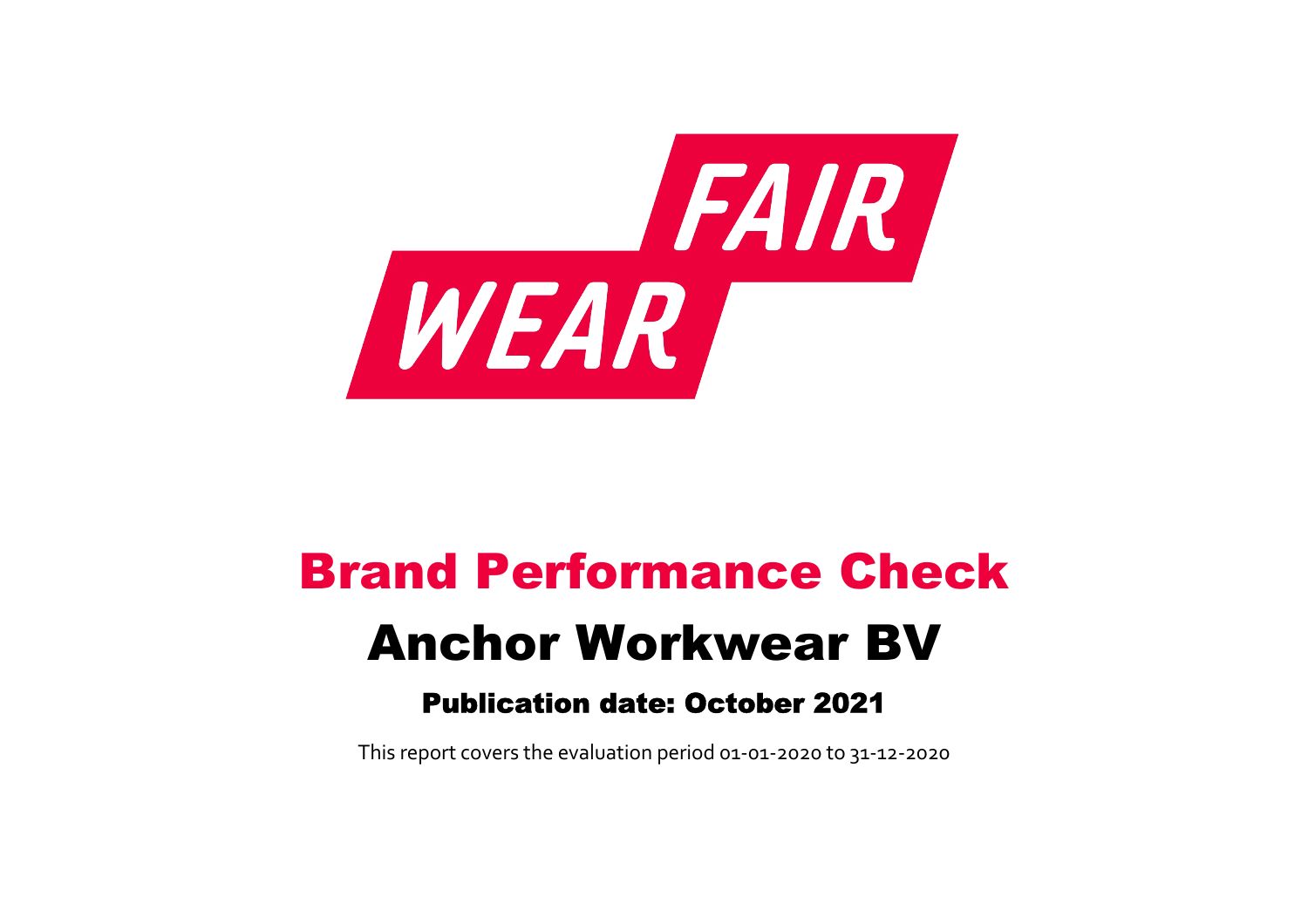#### About the Brand Performance Check

Fair Wear Foundation (Fair Wear) believes that improving conditions for apparel product location workers requires change at many levels. Traditional efforts to improve conditions focus primarily on the product location. Fair Wear, however, believes that the management decisions of clothing brands have an enormous influence for good or ill on product location conditions.

Fair Wear's Brand Performance Check is a tool to evaluate and report on the activities of Fair Wear's member companies. The Checks examine how member company management systems support Fair Wear's Code of Labour Practices. They evaluate the parts of member company supply chains where clothing is assembled. This is the most labour intensive part of garment supply chains, and where brands can have the most influence over working conditions.

In most apparel supply chains, clothing brands do not own product locations, and most product locations work for many different brands. This means that in most cases Fair Wear member companies have influence, but not direct control, over working conditions. As a result, the Brand Performance Checks focus primarily on verifying the efforts of member companies. Outcomes at the product location level are assessed via audits and complaint reports, however the complexity of the supply chains means that even the best efforts of Fair Wear member companies cannot guarantee results.

Even if outcomes at the product location level cannot be guaranteed, the importance of good management practices by member companies cannot be understated. Even one concerned customer at a product location can have significant positive impacts on a range of issues like health and safety conditions or freedom of association. And if one customer at a product location can demonstrate that improvements are possible, other customers no longer have an excuse not to act. The development and sharing of these types of best practices has long been a core part of Fair Wear's work.

The Brand Performance Check system is designed to accommodate the range of structures and strengths that different companies have, and reflects the different ways that brands can support better working conditions.

This report is based on interviews with member company employees who play important roles in the management of supply chains, and a variety of documentation sources, financial records, supplier data. The findings from the Brand Performance Check are summarized and published at [www.fairwear.org](http://www.fairwear.org/). The online [Brand Performance Check Guide](https://api.fairwear.org/wp-content/uploads/2020/03/FWF_BrandPerformanceCheckGuide-DEF.pdf) provides more information about the indicators.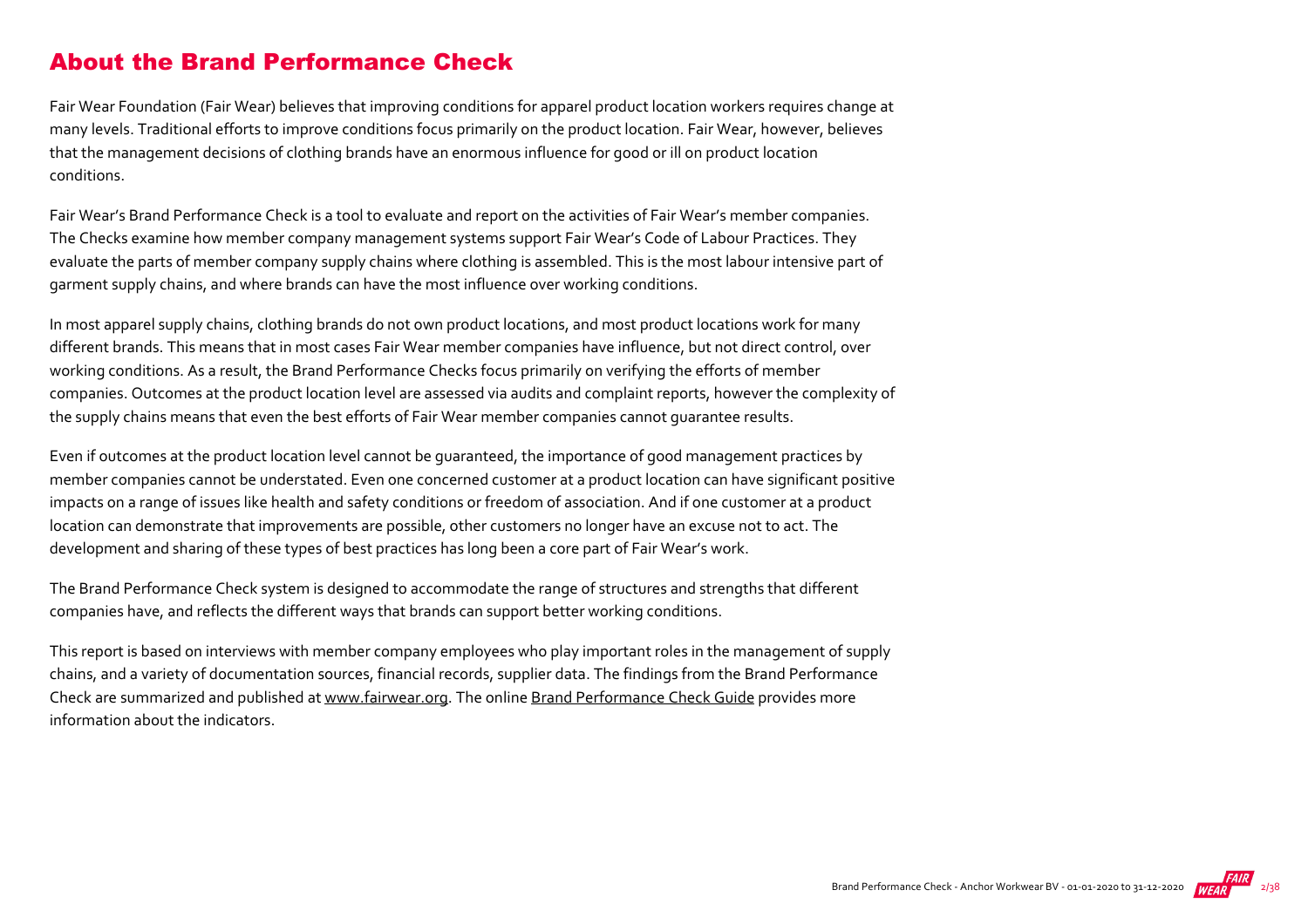#### On COVID‐19

This years' report covers the response of our members and the impact on their supply chain due to the Covid‐19 pandemic which started in 2020. The outbreak of the Covid‐19 pandemic limited the brands' ability to visit and audit factories. To ensure the monitoring of working conditions throughout the pandemic, Fair Wear and its member brands made use of additional monitoring tools, such as complaints reports, surveys, and the consultation of local stakeholders. These sources may not provide as detailed insights as audit reports. To assess outcomes at production location level, we have included all available types of evidence to provide an accurate overview of the brands' management systems and their efforts to improve working conditions. Nevertheless, brands should resume verifying working conditions through audits when the situation allows for.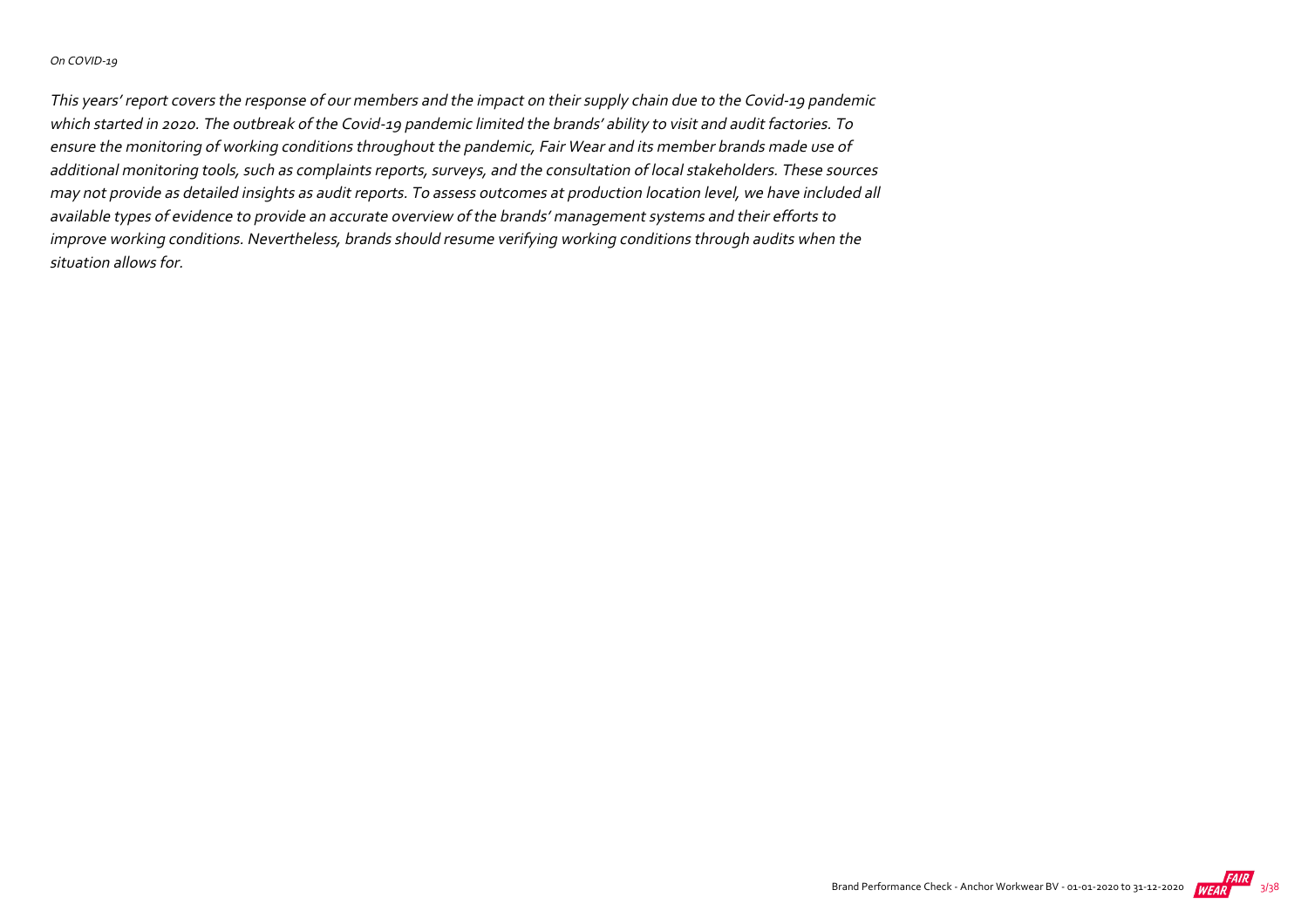#### Brand Performance Check Overview

#### Anchor Workwear BV

#### Evaluation Period: 01-01-2020 to 31-12-2020

| <b>Member company information</b>                                                         |                             |
|-------------------------------------------------------------------------------------------|-----------------------------|
| Headquarters:                                                                             | Bergen op Zoom, Netherlands |
| Member since:                                                                             | 2013-07-01                  |
| Product types:                                                                            | Workwear                    |
| Production in countries where Fair Wear is active:                                        | Bulgaria, Viet Nam          |
| Production in other countries:                                                            | Netherlands                 |
| <b>Basic requirements</b>                                                                 |                             |
| Workplan and projected production location data for upcoming year have been<br>submitted? | Yes                         |
| Actual production location data for evaluation period was submitted?                      | Yes                         |
| Membership fee has been paid?                                                             | Yes                         |
| <b>Scoring overview</b>                                                                   |                             |
| % of own production under monitoring                                                      | 100%                        |
| Benchmarking score                                                                        | 53                          |
| Category                                                                                  | Good                        |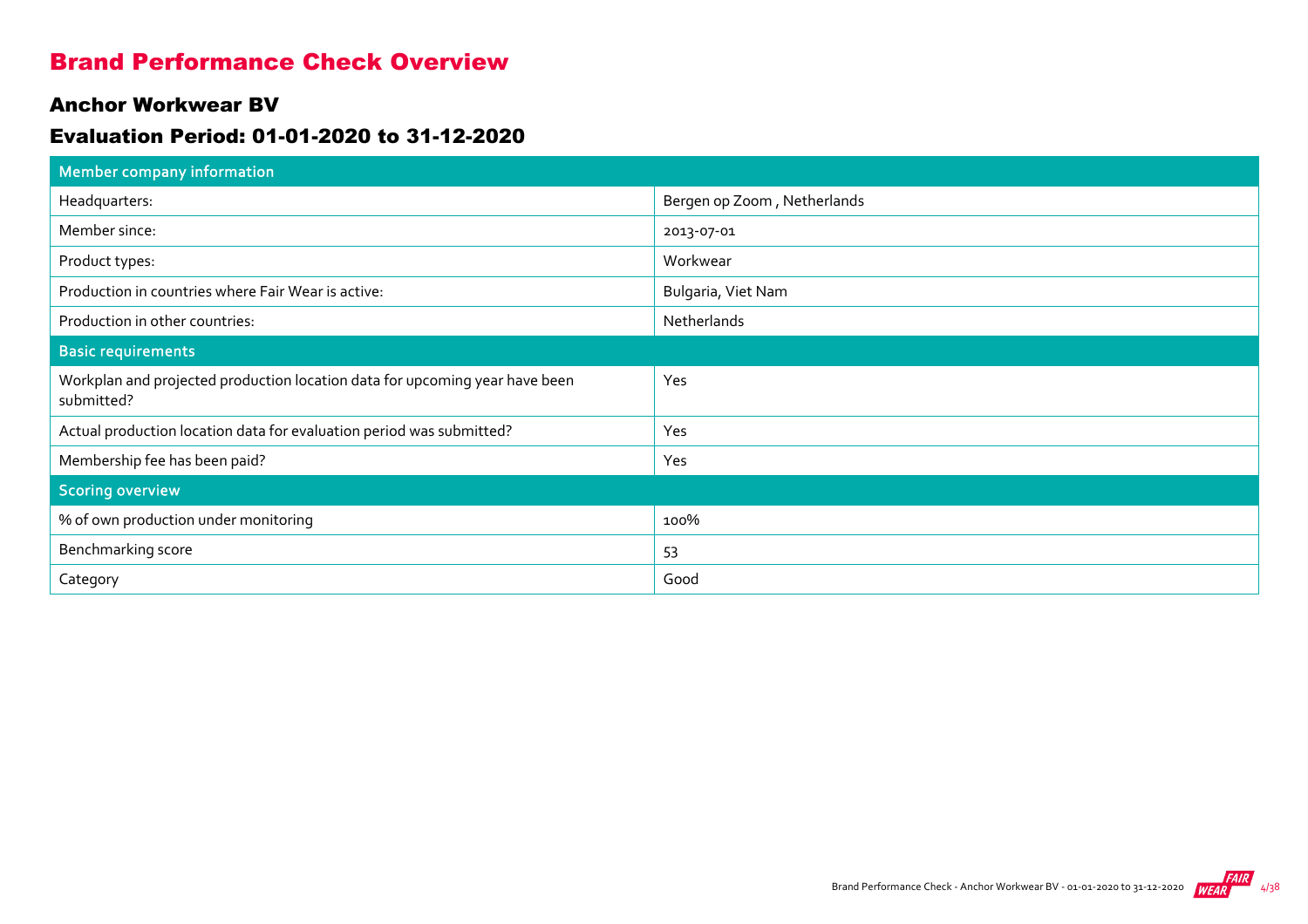#### Summary:

Anchor Workwear has met most of Fair Wear's performance requirements. With a benchmarking score of 53, and a monitoring threshold of 100%, Anchor Workwear is placed in the 'Good' category.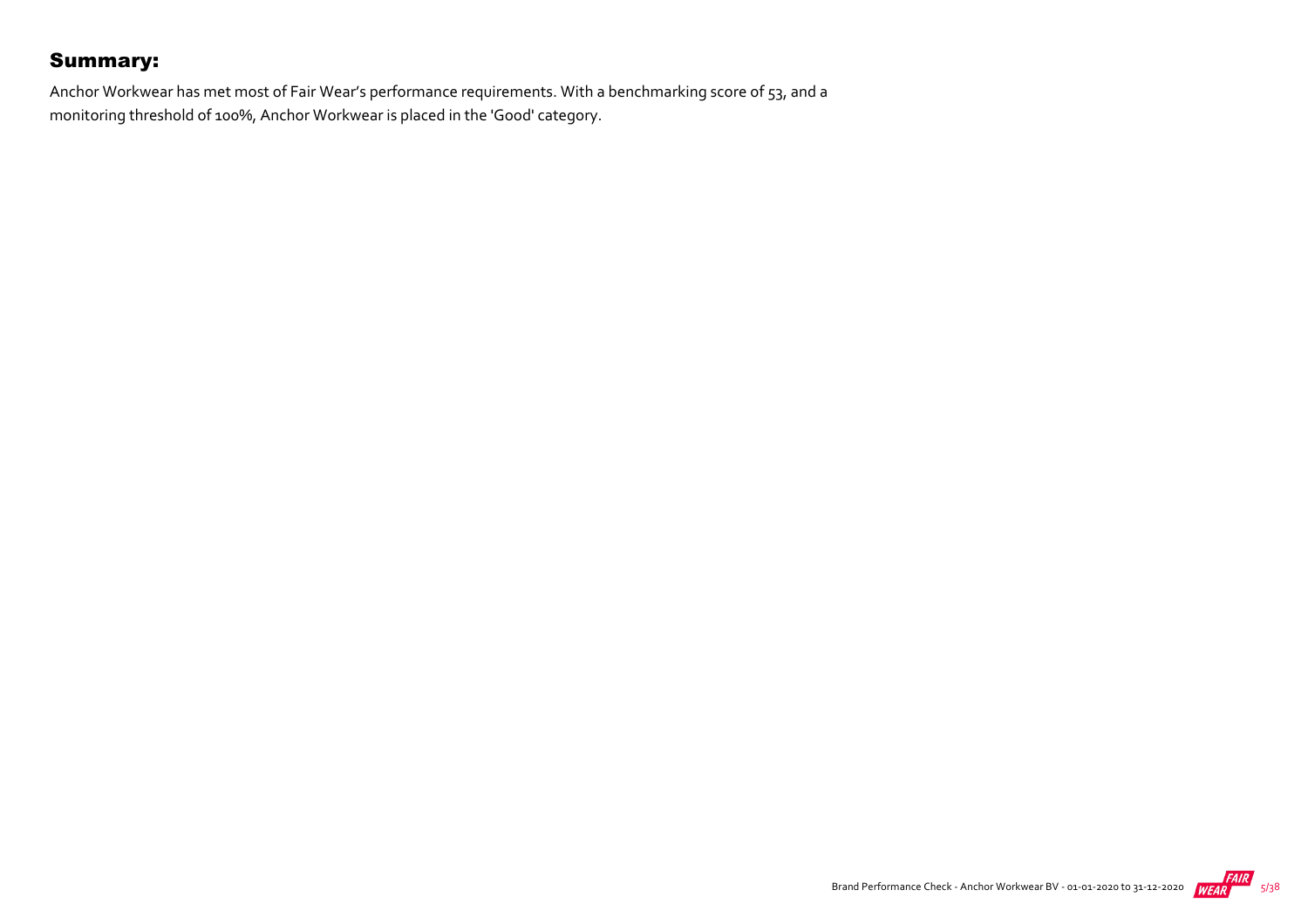#### Corona Addendum:

In 2020, Anchor Workwear was not heavily affected by the COVID‐19 pandemic. After seeing an initial decline in turnover after COVID‐19 hit, the summer of 2020 helped compensate the initial loss. During the last quarter of 2020, Anchor Workwear's employees were working up to 30% reduced hours. Overall, the brand has closed the year with a slightly higher turnover compared to the previous year.

Anchor Workwear did not cancel any orders in 2020. The brand kept in close daily contact with its suppliers to discuss potential issues. In 2020, there were no factory closures and suppliers were able to continue to pay the wages of workers with support of the brand. At its own suppliers, Anchor Workwear had full insight to the financial situation of the factories and issued prepayments to ensure wages were paid. In dialogue with the third supplier in Vietnam, orders were reduced as the supplier received a large order to produce face masks. The production was moved and prioritised to Anchor Workwear's own suppliers.

Especially in Vietnam, strict COVID‐19 measures were in place which suppliers were able to organise and adhere to independently. The measures did not impact the capacity at the production locations significantly. Anchor Workwear was able to take this into account while planning orders thanks to its high leverage and long-standing relationships.

Anchor Workwear does not have a system in place to formally assess the human rights risks at its suppliers and has not identified COVID‐19 related risks. Anchor Workwear does not recognise country specific risks to be relevant to apply and assess on its suppliers. At existing production locations, risks are usually assessed through visits of Anchor Workwear's management to the suppliers. In 2020 this was not possible due to the travel restrictions of COVID‐19. Instead, Anchor Workwear kept in daily contact with its suppliers through Skype to discuss the situation. Fair Wear recommends mapping out potential risks and verify through additional monitoring tools whether such issues are not present at its suppliers.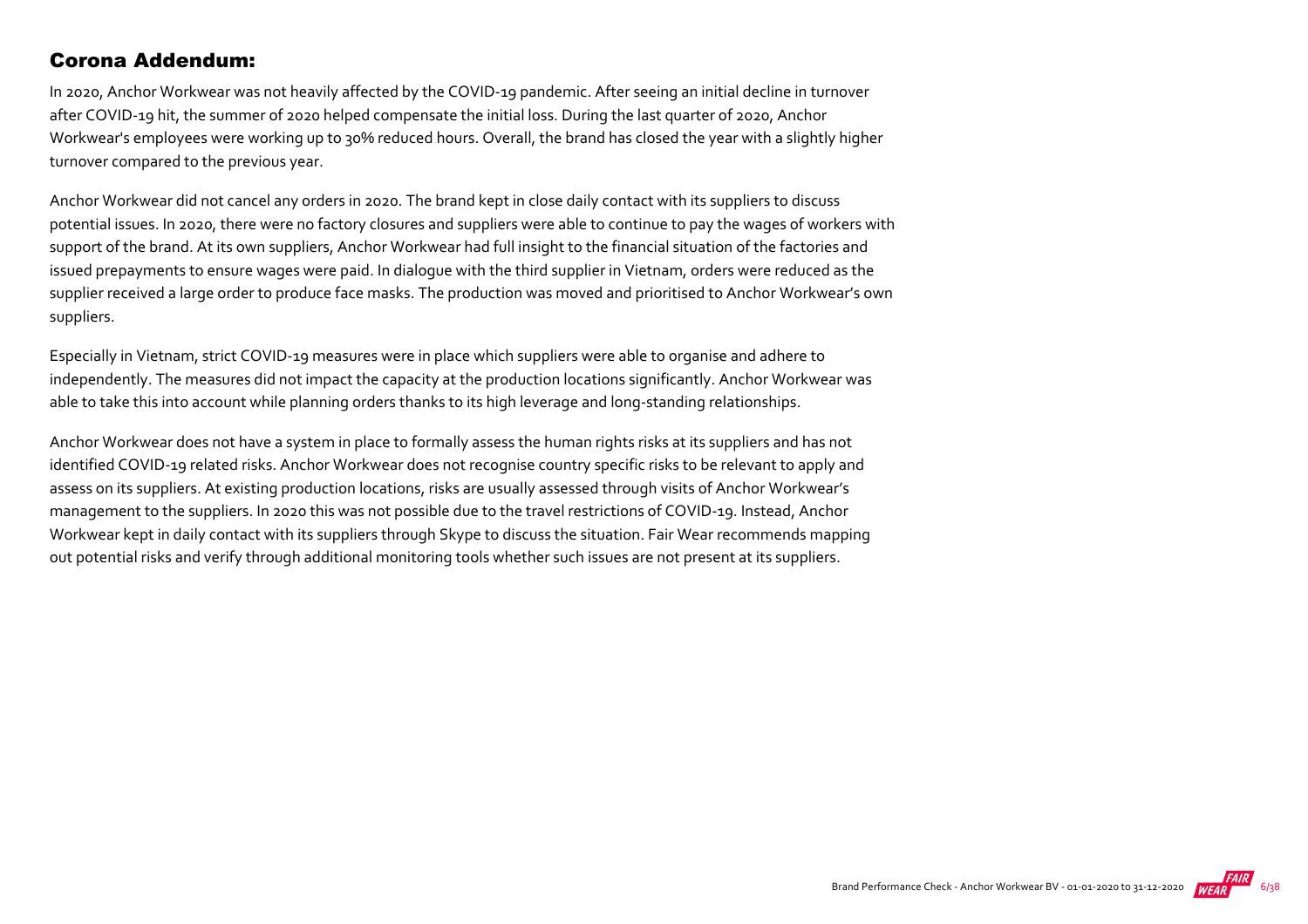#### Performance Category Overview

Leader: This category is for member companies who are doing exceptionally well, and are operating at an advanced level. Leaders show best practices in complex areas such as living wages and freedom of association.

Good: It is Fair Wear's belief that member companies who are making a serious effort to implement the Code of Labour Practices—the vast majority of Fair Wear member companies—are 'doing good' and deserve to be recognized as such. They are also doing more than the average clothing company, and have allowed their internal processes to be examined and publicly reported on by an independent NGO. The majority of member companies will receive a 'Good' rating.

Needs Improvement: Member companies are most likely to find themselves in this category when major unexpected problems have arisen, or if they are unable or unwilling to seriously work towards CoLP implementation. Member companies may be in this category for one year only after which they should either move up to Good, or will be moved to suspended.

Suspended: Member companies who either fail to meet one of the Basic Requirements, have had major internal changes which means membership must be put on hold for a maximum of one year, or have been in Needs Improvement for more than one year. Member companies may remain in this category for one year maximum, after which termination proceedings will come into force.

Categories are calculated based on a combination of benchmarking score and the percentage of own production under monitoring. The specific requirements for each category are outlined in the Brand Performance Check Guide.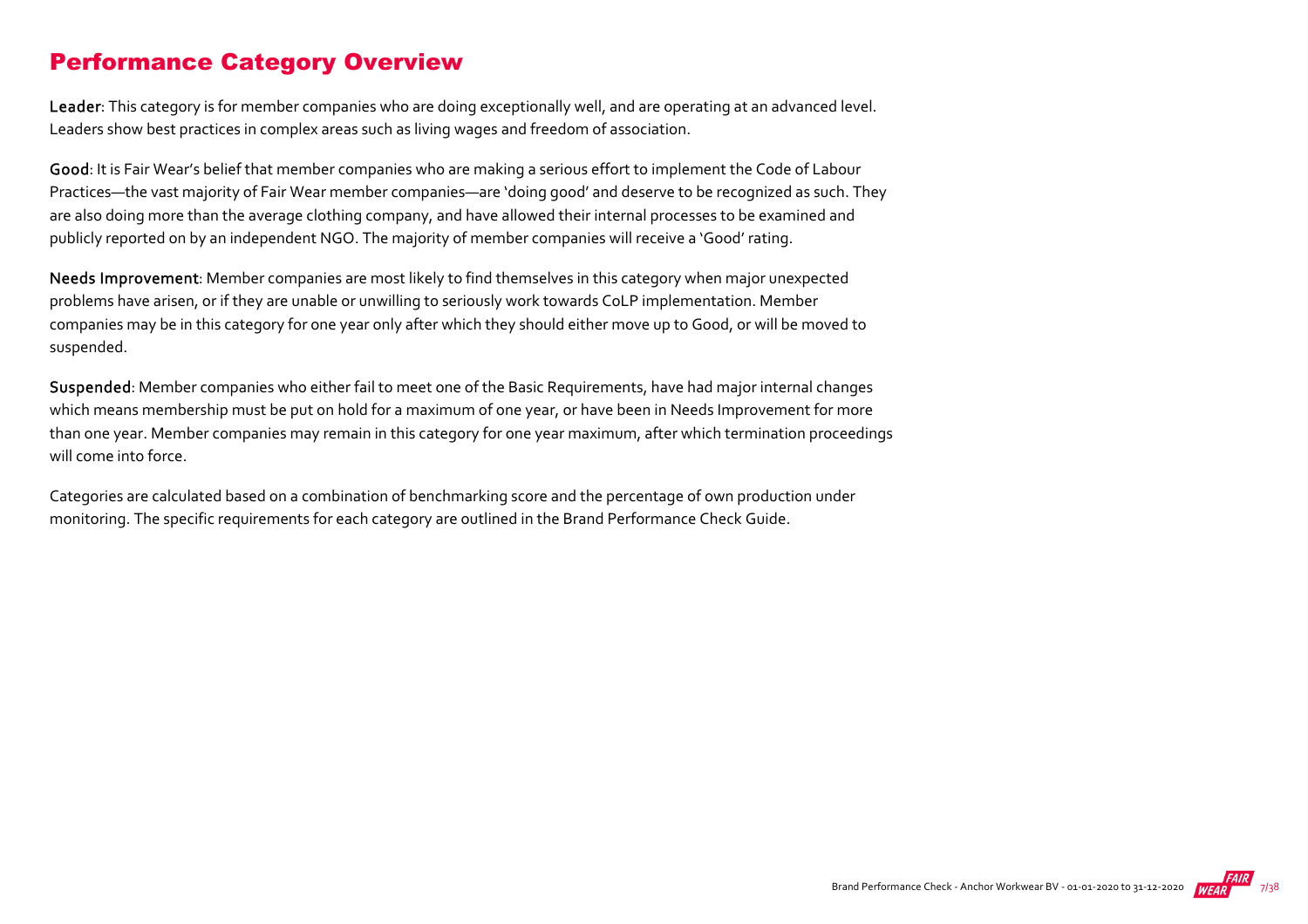#### 1. Purchasing Practices

| Performance indicators                                                                                                              | <b>Result</b> | <b>Relevance of Indicator</b>                                                                                                                                                 | <b>Documentation</b>                                   | Score Max | <b>Min</b> |
|-------------------------------------------------------------------------------------------------------------------------------------|---------------|-------------------------------------------------------------------------------------------------------------------------------------------------------------------------------|--------------------------------------------------------|-----------|------------|
| 1.1a Percentage of production volume from<br>production locations where member company buys<br>at least 10% of production capacity. | 100%          | Member companies with less than 10% of a<br>production location's production capacity generally<br>have limited influence on production location<br>managers to make changes. | Supplier information<br>provided by member<br>company. |           | $\circ$    |

Comment: Anchor Workwear works with two main production locations in Bulgaria and Vietnam where it buys 100% of the production capacity of the production location. The brand formally owns the production location in Bulgaria and is connected strongly to the supplier in Vietnam with family ties. At one other production location in Vietnam, Anchor Workwear buys more than 30% of the production capacity. In the Netherlands it works with a small workshop below its office for sampling and small changes.

| Performance indicators                                                                                                        | <b>Result</b> | <b>Relevance of Indicator</b>                                                                                                                                                                                                                                                                                                                     | Documentation                                                          | Score Max | <b>Min</b> |
|-------------------------------------------------------------------------------------------------------------------------------|---------------|---------------------------------------------------------------------------------------------------------------------------------------------------------------------------------------------------------------------------------------------------------------------------------------------------------------------------------------------------|------------------------------------------------------------------------|-----------|------------|
| 1.1b Percentage of production volume from<br>production locations where member company buys<br>less than 2% of its total FOB. | о%            | Fair Wear provides incentives to clothing brands to<br>consolidate their supplier base, especially at the tail<br>end, as much as possible, and rewards those<br>members who have a small tail end. Shortening the<br>tail end reduces social compliance risks and<br>enhances the impact of efficient use of capital and<br>remediation efforts. | <b>Production location</b><br>information as provided<br>to Fair Wear. |           | O          |

Comment: Anchor Workwear has a small workshop in its office in the Netherlands for sampling and small changes where it produces less than 2% of total FOB.

| Performance indicators                                                                                                                 | <b>Result</b> | <b>Relevance of Indicator</b>                                                                                                                                                  | <b>Documentation</b>                                   | Score Max | <b>Min</b>   |
|----------------------------------------------------------------------------------------------------------------------------------------|---------------|--------------------------------------------------------------------------------------------------------------------------------------------------------------------------------|--------------------------------------------------------|-----------|--------------|
| 1.2 Percentage of production volume from<br>production locations where a business relationship<br>has existed for at least five years. | 65%           | Stable business relationships support most aspects<br>of the Code of Labour Practices, and give production<br>locations a reason to invest in improving working<br>conditions. | Supplier information<br>provided by member<br>company. |           | $\mathbf{o}$ |

Comment: Anchor Workwear has a steady and long-term relationship with its suppliers. Anchor Workwear did not start new business relationships in 2020.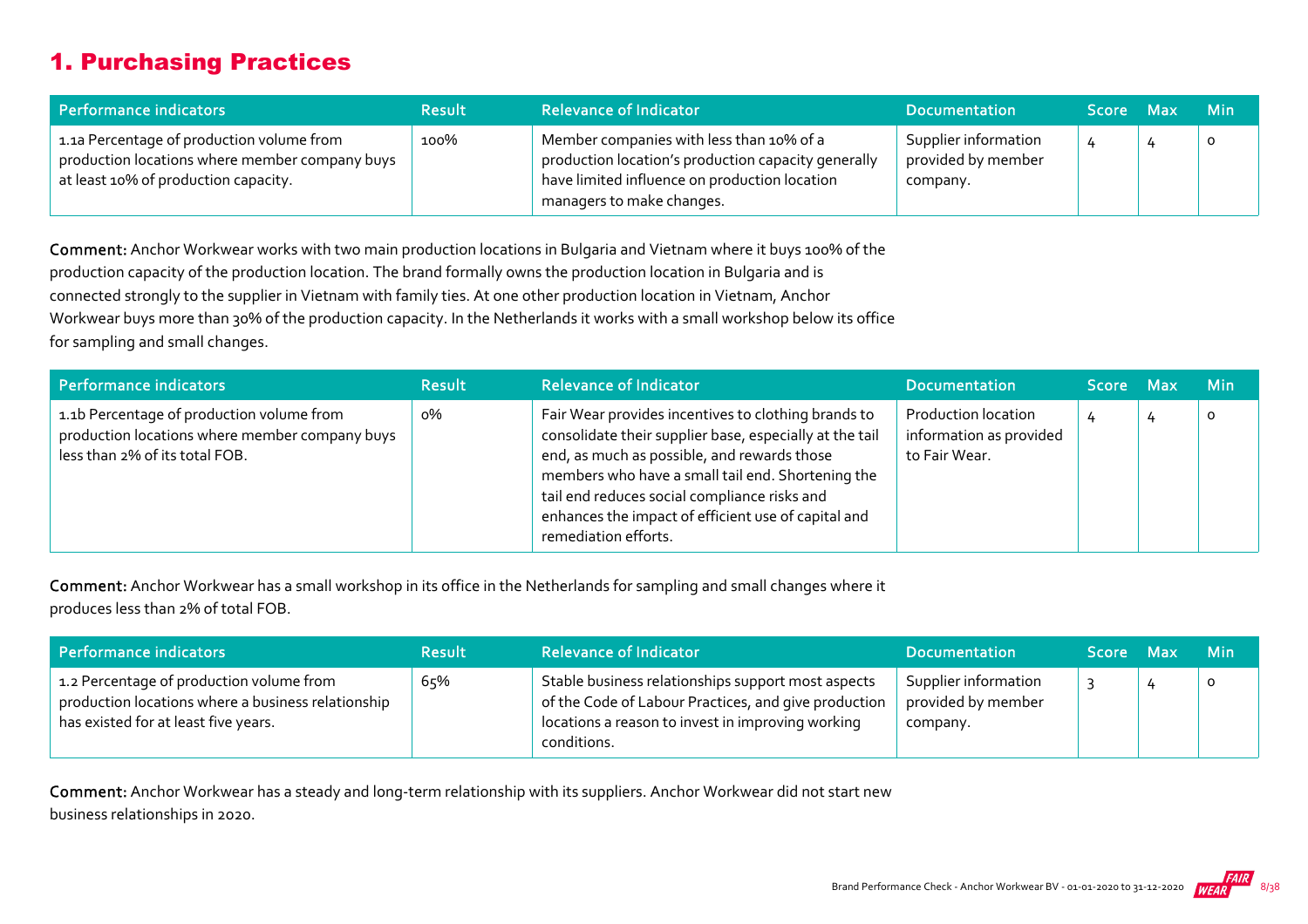| <b>Performance indicators</b>                                                                                                                                     | <b>Result</b> | <b>Relevance of Indicator</b>                                                                                                                        | <b>Documentation</b>      | Score Max | ⊟ Min |
|-------------------------------------------------------------------------------------------------------------------------------------------------------------------|---------------|------------------------------------------------------------------------------------------------------------------------------------------------------|---------------------------|-----------|-------|
| 1.3 All (new) production locations are required to<br>sign and return the questionnaire with the Code of<br>Labour Practices before first bulk orders are placed. | Yes           | The CoLP is the foundation of all work between<br>production locations and brands, and the first step in<br>developing a commitment to improvements. | Signed CoLPs are on file. |           |       |

Comment: Anchor Workwear did not start any production at a new production location in 2020 and all existing production locations signed and returned the questionnaire with the Code of Labour Practices.

| Performance indicators                                                                                                | <b>Result</b> | <b>Relevance of Indicator</b>                                                                          | <b>Documentation</b>                                                                                | Score Max      | <b>Min</b> |
|-----------------------------------------------------------------------------------------------------------------------|---------------|--------------------------------------------------------------------------------------------------------|-----------------------------------------------------------------------------------------------------|----------------|------------|
| 1.4 Member company conducts human rights due<br>diligence at all (new) production locations before<br>placing orders. | Intermediate  | Due diligence helps to identify, prevent and mitigate<br>potential human rights problems at suppliers. | Documentation may<br>include pre-audits,<br>existing audits, other<br>types of risk<br>assessments. | $\overline{2}$ | $\circ$    |

Comment: Anchor Workwear is dedicated to maintaining and growing long business relationships and is reluctant to source at new suppliers. If a new production location would be added, Anchor Workwear would request existing audit reports and visit the factory to assess working conditions before deciding to source there.

Anchor Workwear does not have a system in place to formally assess the human rights risks at its suppliers. Anchor Workwear does not recognise country specific risks to be relevant to its suppliers. At existing production locations, risks are usually assessed through visits of Anchor Workwear's management to the suppliers. In 2020 this was not possible due to the travel restrictions of COVID‐19. Instead, Anchor Workwear kept in daily contact with its suppliers through Skype, especially with its two main production locations where they hold 100% leverage in Bulgaria and Vietnam. Anchor Workwear assumes working conditions are not at risk with the close contact it holds with suppliers. No risks were flagged with the brand by suppliers. At its other supplier in Vietnam, Anchor Workwear feels confident about safe and decent working conditions as it knows the supplier well and the supplier is certified with SA8000. Anchor Workwear relies on information given by the suppliers to identify potential human rights' risks. This is done daily while being in contact with management, during visits Anchor Workwear's management also speaks to workers. In 2020, this was not possible.

Requirement: A formal process should exist to evaluate the risks of labour violations in the production areas Anchor Workwear is operating. This evaluation should influence the decision on whether to place orders, how to prevent and mitigate risks, and what remediation steps may be necessary.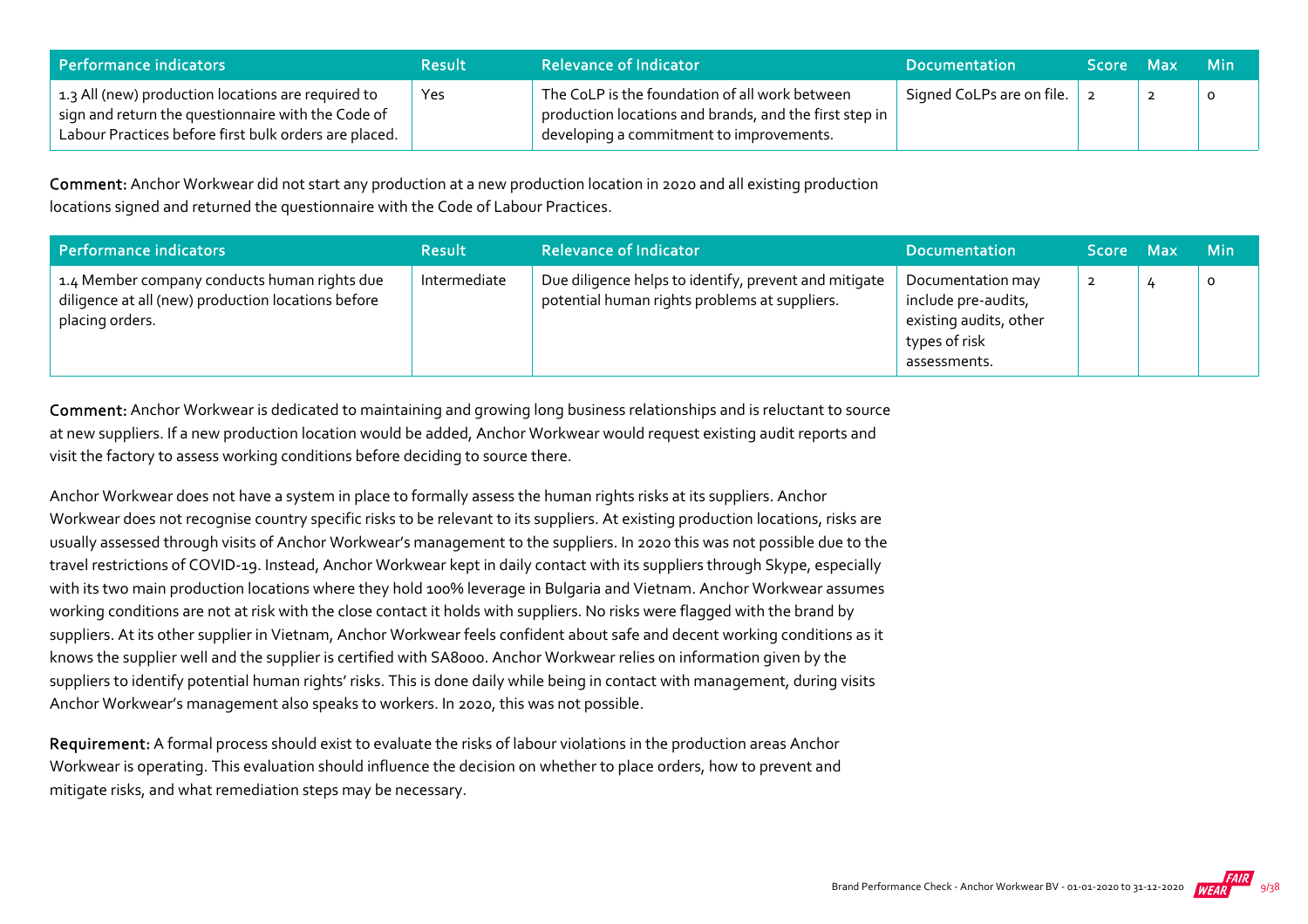Recommendation: The member is recommended to have frequent meetings with its suppliers to check areas of risk and closely monitor the COVID‐19 situation and its challenges. To help the conversation, Anchor Workwear could use the ETI/FW brand/supplier conversation framework that is referred to in the 'Handbook COVID‐19 Lost wages and jobs series'.

A COVID‐19 risk assessment should include country specific information regarding the lockdown and supplier specific information regarding its financial impact. It should link the changes in the member's purchasing practices to its impact on suppliers. This risk assessment should serve as the basis for dialogue between the member and supplier. Additionally, members are encouraged to be aware of the COVID‐19 guidance issued by local authorities in their production countries.

| Performance indicators                                                                                      | <b>Result</b> | <b>Relevance of Indicator</b>                                                                                                          | <b>Documentation</b>                                                                        | Score Max | <b>Min</b> |
|-------------------------------------------------------------------------------------------------------------|---------------|----------------------------------------------------------------------------------------------------------------------------------------|---------------------------------------------------------------------------------------------|-----------|------------|
| 1.5 Production location compliance with Code of<br>Labour Practices is evaluated in a systematic<br>manner. | <b>No</b>     | A systemic approach is required to integrate social<br>compliance into normal business processes, and<br>supports good decisionmaking. | Documentation of<br>systemic approach:<br>rating systems,<br>checklists, databases,<br>etc. | O         |            |

Comment: Anchor Workwear travels each year to its main production locations in Bulgaria and Vietnam and discusses the working conditions with factory management and workers in the factory. As no visits were possible in 2020, this was facilitated on Skype. There are no formal notes of these meetings and there is no systematic follow up. Anchor Workwear feels confident the Code of Labour Practices are the standard after working together for many years.

Anchor Workwear does not keep an overview of any evaluation and does not reward suppliers based on their performance. It has committed to producing in the current production locations and is not planning to leave.

In 2020, Anchor Workwear did not cancel any orders in response to the COVID‐19 pandemic. The suppliers had to implement measures such as social distancing, wearing face masks and washing hands regularly. The suppliers were able to organise this themselves.

Requirement: A systematic approach is required to integrate social compliance into normal business processes, and supports good decision-making. The approach needs to ensure that Anchor Workwear BV consistently evaluates the entire supplier base and includes information into decision‐making procedures.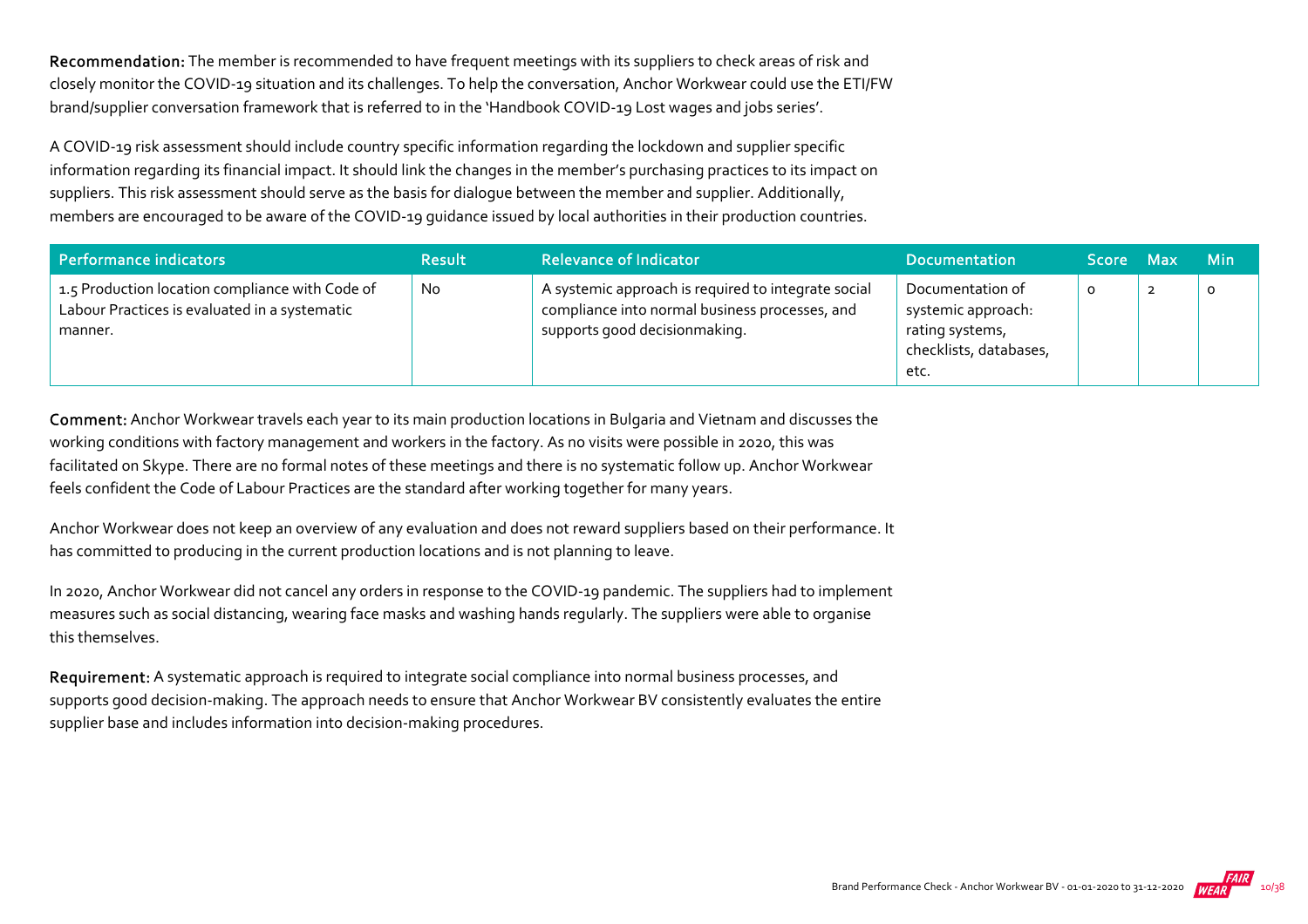Recommendation: Fair Wear encourages Anchor Workwear to develop an evaluation system for suppliers where compliance with labour standards is a criterion for future order placement. Part of the system can be to create an incentive for rewarding suppliers for realised improvements in working conditions. Such a system can show whether and what information is missing per supplier and can include outcomes of audits, trainings and/or complaints.

Fair Wear recommends Anchor Workwear to start documenting the annual evaluation visits to its main production locations to keep track of implemented changes and improvements per production location.

| Performance indicators                                                                    | <b>Result</b>                                 | <b>Relevance of Indicator</b>                                                                                                               | <b>Documentation</b>                            | Score Max | <b>Min</b> |
|-------------------------------------------------------------------------------------------|-----------------------------------------------|---------------------------------------------------------------------------------------------------------------------------------------------|-------------------------------------------------|-----------|------------|
| 1.6 The member company's production planning<br>systems support reasonable working hours. | Strong,<br>integrated<br>systems in<br>place. | Member company production planning systems can<br>have a significant impact on the levels of excessive<br>overtime at production locations. | Documentation of<br>robust planning<br>systems. |           | $\circ$    |

Comment: Anchor Workwear has regular contact with its suppliers about their production planning. It knows the production capacity of its main suppliers and knows the standard minutes needed per style at two of its major suppliers, for the third supplier it has agreed on a number of labour minutes the supplier can achieve.

Anchor Workwear is able to plan the number of production minutes per supplier based on the available capacity within the factories. Given the high leverage and long term business relationships at production locations owned by Anchor Workwear, the factories are able to accurately plan orders, taking the production capacity of the respective supplier into account. Production is planned in 4-week blocks at each of its production locations, taking available capacity into account. The production process from material to end product is clear for persons in the office and working directly with the factories. If at an early stage in the process extra time is needed, Anchor Workwear's clients are informed about delays.

| Performance indicators                                                             | <b>Result</b>                                                    | <b>Relevance of Indicator</b>                                                                                                                                                                               | <b>Documentation</b>                                                                                                                                                                                                     | Score Max |   | <b>Min</b> |
|------------------------------------------------------------------------------------|------------------------------------------------------------------|-------------------------------------------------------------------------------------------------------------------------------------------------------------------------------------------------------------|--------------------------------------------------------------------------------------------------------------------------------------------------------------------------------------------------------------------------|-----------|---|------------|
| 1.7 Degree to which member company mitigates<br>root causes of excessive overtime. | No production<br>problems<br>/delays have<br>been<br>documented. | Some production delays are outside of the control of<br>member companies; however there are a number of<br>steps that can be taken to address production delays<br>without resorting to excessive overtime. | Evidence of how<br>member responds to<br>excessive overtime and<br>strategies that help<br>reduce the risk of<br>excessive overtime, such<br>as: root cause analysis,<br>reports, correspondence<br>with factories, etc. | N/A       | 6 | $\circ$    |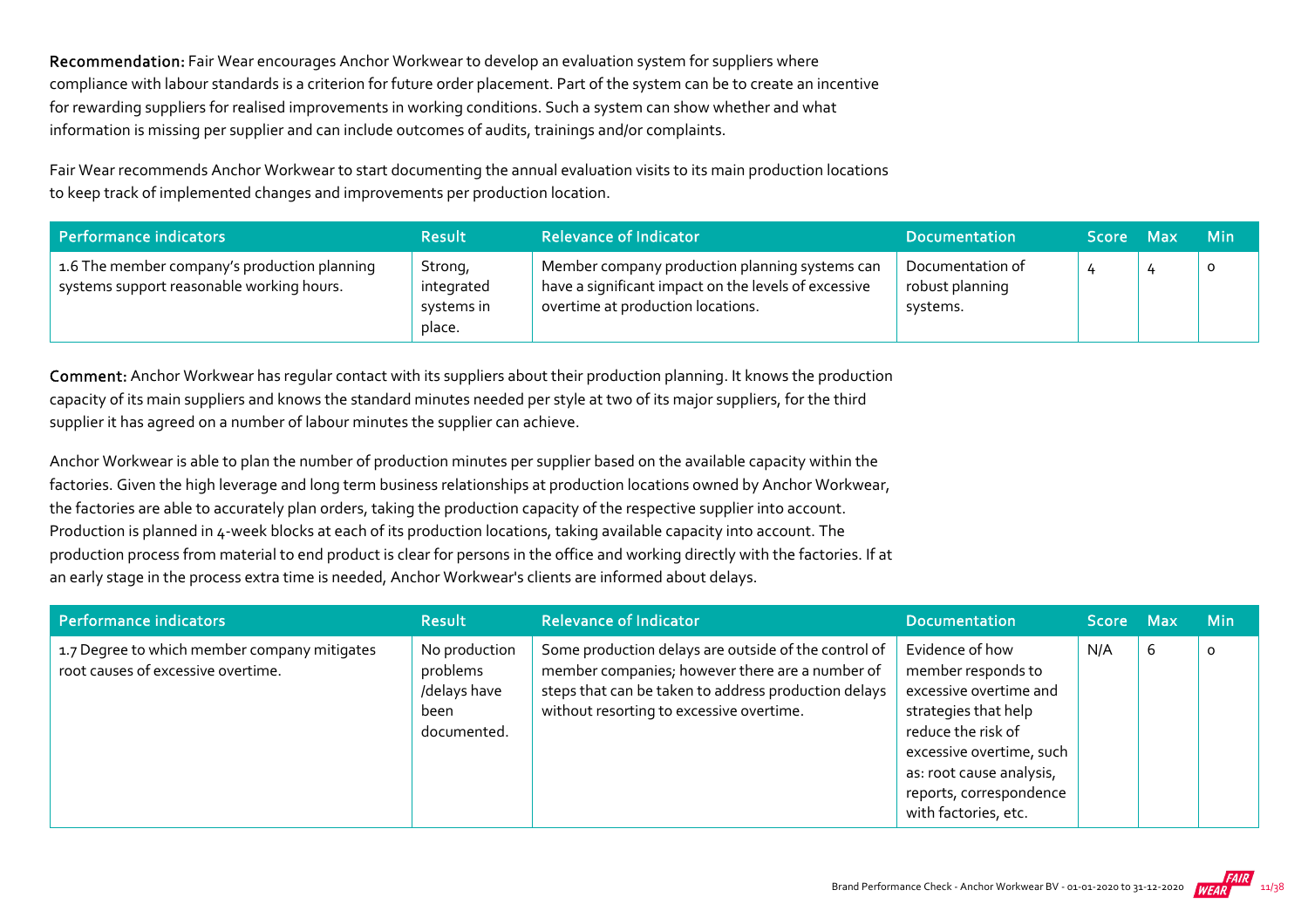Comment: No production delays and excessive overtime have been found.

| Performance indicators                                                                                               | <b>Result</b> | <b>Relevance of Indicator</b>                                                                                                                                                                                   | <b>Documentation</b>                                                                                                        | Score Max | <b>Min</b> |
|----------------------------------------------------------------------------------------------------------------------|---------------|-----------------------------------------------------------------------------------------------------------------------------------------------------------------------------------------------------------------|-----------------------------------------------------------------------------------------------------------------------------|-----------|------------|
| 1.8 Member company can demonstrate the link<br>between its buying prices and wage levels in<br>production locations. | Advanced      | Understanding the labour component of buying<br>prices is an essential first step for member<br>companies towards ensuring the payment of<br>minimum wages - and towards the implementation<br>of living wages. | Interviews with<br>production staff,<br>documents related to<br>member's pricing policy<br>and system, buying<br>contracts. |           |            |

Comment: For its two main production locations, Anchor Workwear has direct insight into operating costs, labour costs and minutes per item which is updated annually. The price per minute is updated when labour costs rise. The brand is able to link the prices it pays to the wages workers get. The company has not yet used this information to calculate how it contributes to higher wages at their production locations.

There were no extra costs due to COVID‐19 identified and taken into account in pricing.

Recommendation: Fair Wear recommends Anchor Workwear to work towards the same level of transparency on wage levels at its non‐owned supplier in Vietnam.

| Performance indicators                                                                                                                                                 | <b>Result</b> | <b>Relevance of Indicator</b>                                                                                                                                                                                                                                                       | <b>Documentation</b>                                                                                                                                                                                                      | Score Max |         | <b>Min</b> |
|------------------------------------------------------------------------------------------------------------------------------------------------------------------------|---------------|-------------------------------------------------------------------------------------------------------------------------------------------------------------------------------------------------------------------------------------------------------------------------------------|---------------------------------------------------------------------------------------------------------------------------------------------------------------------------------------------------------------------------|-----------|---------|------------|
| 1.9 Member company actively responds if<br>production locations fail to pay legal minimum<br>wages and/or fail to provide wage data to verify<br>minimum wage is paid. | Yes           | If a supplier fails to pay minimum wage or minimum<br>wage payments cannot be verified, Fair Wear<br>member companies are expected to hold<br>management of the supplier accountable for<br>respecting local labour law. Payment below<br>minimum wage must be remediated urgently. | Complaint reports,<br>CAPs, additional emails,<br>Fair Wear Audit Reports<br>or additional monitoring<br>visits by a Fair Wear<br>auditor, or other<br>documents that show<br>minimum wage issue is<br>reported/resolved. | $\circ$   | $\circ$ | $-2$       |

Comment: In 2020, there were no factory closures and no orders were cancelled by Anchor Workwear. As the brand has 100% leverage at two suppliers and insight into the third supplier in Vietnam. There was no risk that legal minimum wage could not be paid.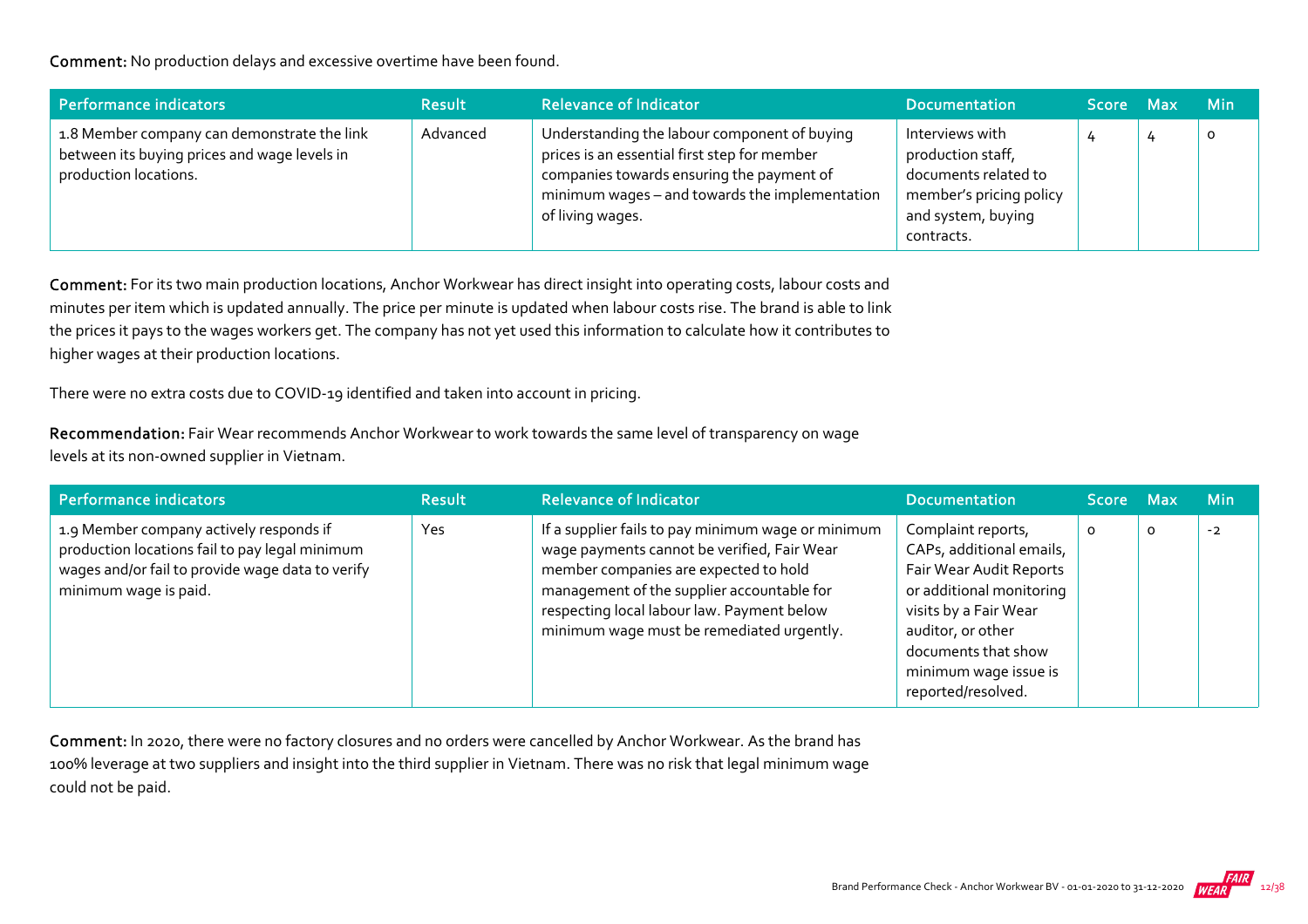For piece rate workers in Bulgaria, the minimum of legal minimum wage was always paid even though some workers did not finish a sufficient amount of garments.

| Performance indicators                                            | <b>Result</b> | <b>Relevance of Indicator</b>                                                                                                                                                                                                                 | <b>Documentation</b>                                                                                                    | Score Max | <b>Min</b> |
|-------------------------------------------------------------------|---------------|-----------------------------------------------------------------------------------------------------------------------------------------------------------------------------------------------------------------------------------------------|-------------------------------------------------------------------------------------------------------------------------|-----------|------------|
| 1.10 Evidence of late payments to suppliers by<br>member company. | No.           | Late payments to suppliers can have a negative<br>impact on production locations and their ability to<br>pay workers on time. Most garment workers have<br>minimal savings, and even a brief delay in payments<br>can cause serious problems. | Based on a complaint or<br>audit report; review of<br>production location and<br>member company<br>financial documents. |           | $-1$       |

Comment: In 2020, no evidence of late payments was found.

| Performance indicators                                                                                                                             | <b>Result</b> | <b>Relevance of Indicator</b>                                                                                                                                                               | <b>Documentation</b>                                                                                                                                                       | Score Max |   | <b>Min</b> |
|----------------------------------------------------------------------------------------------------------------------------------------------------|---------------|---------------------------------------------------------------------------------------------------------------------------------------------------------------------------------------------|----------------------------------------------------------------------------------------------------------------------------------------------------------------------------|-----------|---|------------|
| 1.11 Degree to which member company assesses<br>and responds to root causes for wages that are<br>lower than living wages in production locations. | Insufficient  | Assessing the root causes for wages lower than living<br>wages will determine what strategies/interventions<br>are needed for increasing wages, which will result in<br>a systemic approach | Evidence of how<br>payment below living<br>wage was addressed,<br>such as: Internal policy<br>and strategy<br>documents, reports,<br>correspondence with<br>factories, etc | 0         | ь | 0          |

Comment: Most workers at Anchor Workwear's production locations earn between the legal minimum wage and the next living wage estimate as referred to in the wage ladder of the audit report. At the production location in Bulgaria, at least half of the workers earn lower than the living wage estimate.

At its supplier in Vietnam where Anchor Workwear has 20% leverage, the wages are set by the supplier itself. The brand does not review how the wages are set but trust the supplier to make sure it is sufficient.

Anchor Workwear has not determined a target wage or discussed how to finance wage increases to the next living wage estimate at their production locations.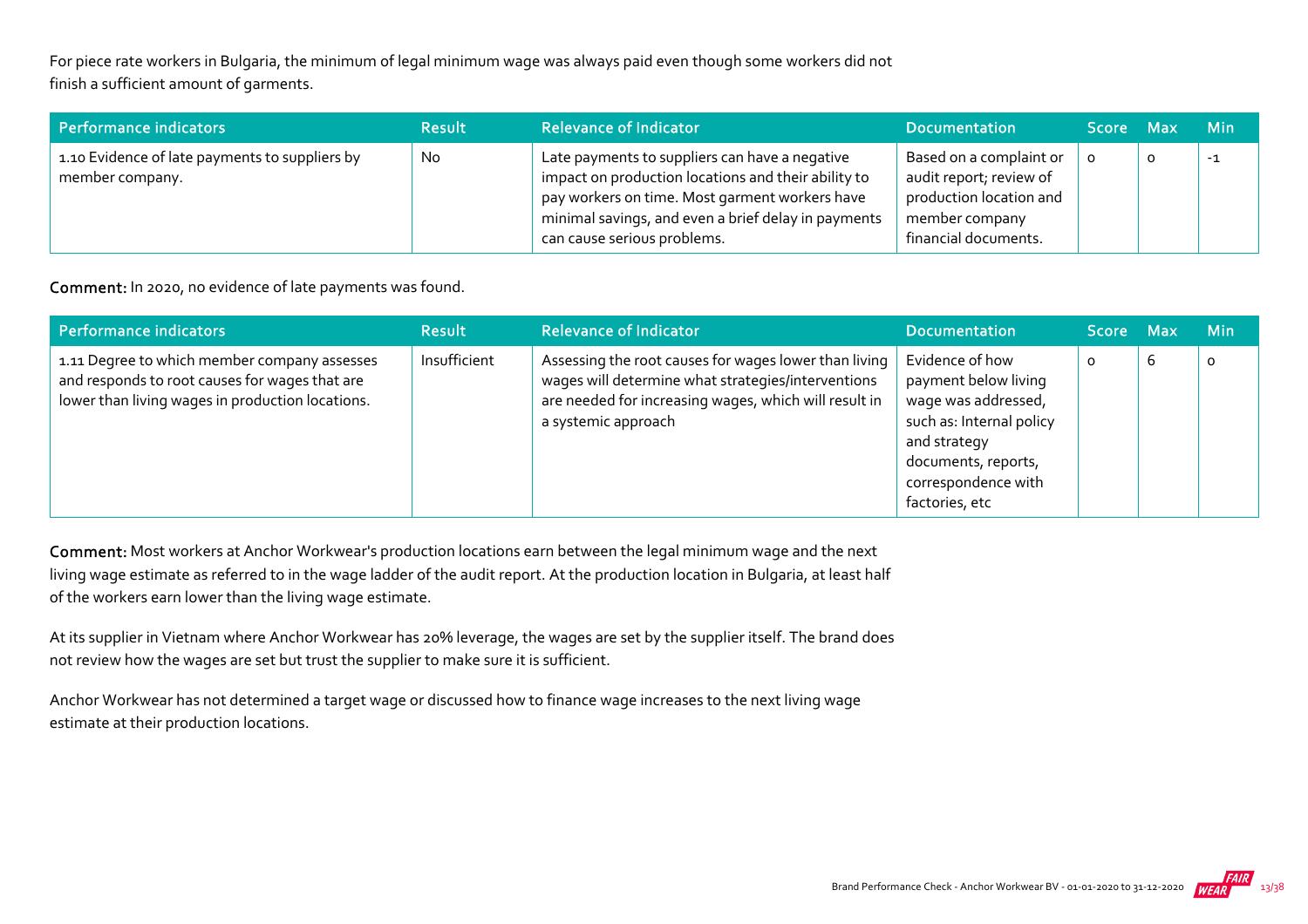Requirement: Anchor Workwear must assess the root causes of wages that are lower than living wages, taking into account its leverage and effect of its own pricing policy. Anchor Workwear is expected to take an active role in discussing living wages with its suppliers, especially given its high leverage and ownership. The Fair Wear wage ladder can be used as a tool to implement living wages, to document, monitor, negotiate and evaluate the improvements at its suppliers.

Recommendation: Fair Wear encourages Anchor Workwear to involve worker representatives and local organisations in assessing root causes of wages lower than living wages. It is advised that the outcomes of the root cause analysis are discussed internally and with top management, to form a basis for an embedded strategy.

| Performance indicators                                                                                   | <b>Result</b> | <b>Relevance of Indicator</b>                                                                                                                                                                                                                                        | Documentation                                          | Score Max |                | <b>Min</b> |
|----------------------------------------------------------------------------------------------------------|---------------|----------------------------------------------------------------------------------------------------------------------------------------------------------------------------------------------------------------------------------------------------------------------|--------------------------------------------------------|-----------|----------------|------------|
| 1.12 Percentage of production volume from<br>factories owned by the member company (bonus<br>indicator). | ว1%           | Owning a supplier increases the accountability and<br>reduces the risk of unexpected CoLP violations.<br>Given these advantages, this is a bonus indicator.<br>Extra points are possible, but the indicator will not<br>negatively affect an member company's score. | Supplier information<br>provided by member<br>company. |           | $\overline{2}$ | $\circ$    |

Comment: Anchor Workwear owns one of its production facilities based in Bulgaria, responsible for 31% of its total FOB.

| Performance indicators                                         | <b>Result</b> | <b>Relevance of Indicator</b>                                                                                                                                                                | <b>Documentation</b>                                                                                                                                                        | <b>Score</b> | - Max | Min      |
|----------------------------------------------------------------|---------------|----------------------------------------------------------------------------------------------------------------------------------------------------------------------------------------------|-----------------------------------------------------------------------------------------------------------------------------------------------------------------------------|--------------|-------|----------|
| 1.13 Member company determines and finances<br>wage increases. | None          | Assessing the root causes for wages lower than living<br>wages will determine what strategies/interventions<br>are needed for increasing wages, which will result in<br>a systemic approach. | Evidence of how<br>payment below living<br>wage was addressed,<br>such as: internal policy<br>and strategy<br>documents, reports,<br>correspondence with<br>factories, etc. | $\circ$      | b     | $\Omega$ |

Comment: Wages in Anchor Workwear's production locations are relatively high. In Bulgaria, half of the production workers earn above a local living wage estimate and in Vietnam workers earn above the Global Living Wage Coalition estimate. Anchor Workwear has calculated what price increase is needed to reach the next living wage estimate, Asian Floor wage, for its production location in Vietnam. Anchor Workwear concluded that the gap to the Asian Floor wage estimate is too big to be covered.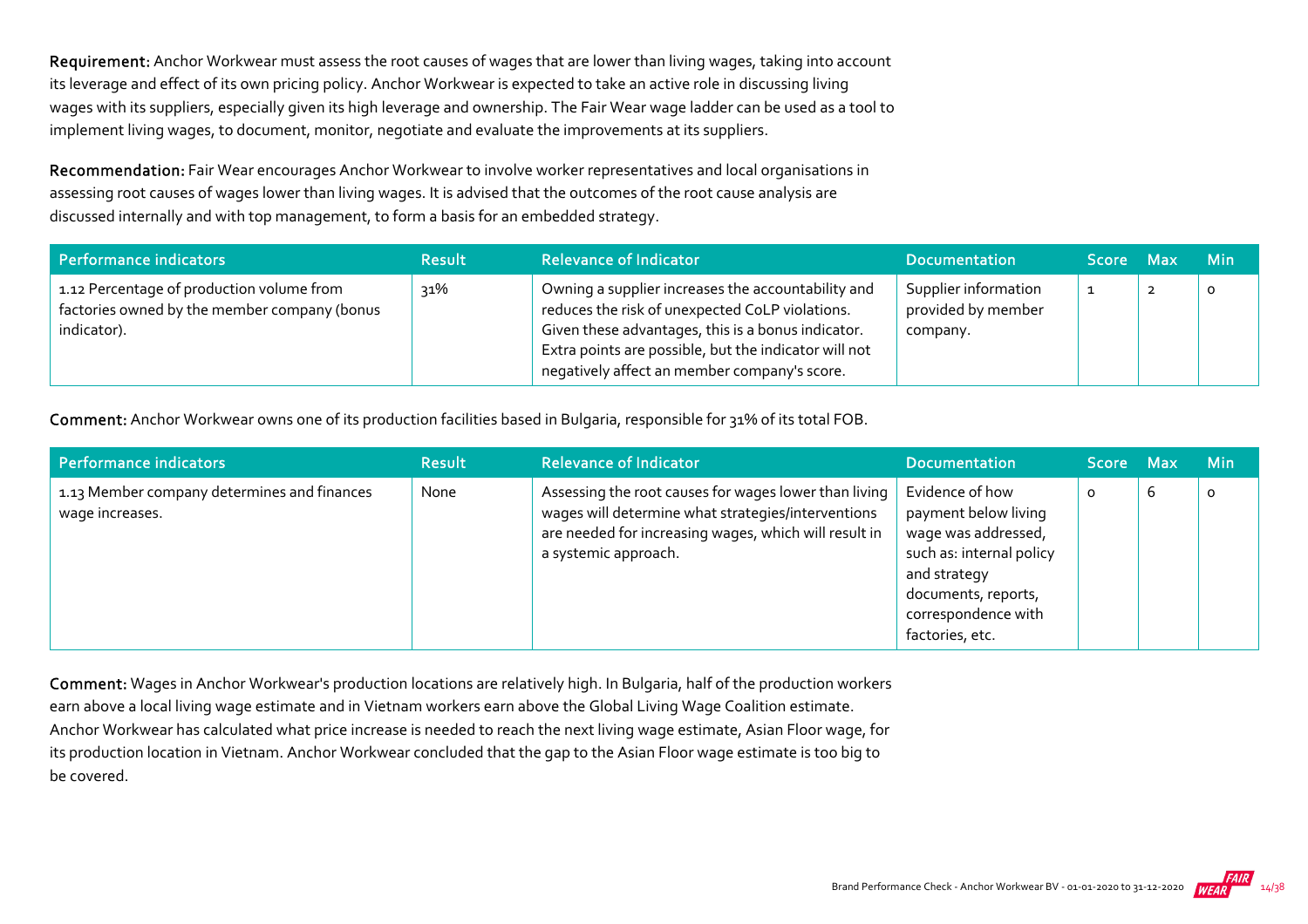Anchor Workwear has not determined how they could increase the wages of all workers at the production location in Bulgaria towards the living wage estimate. Any increase of wages is determined by input from the suppliers including inflation. This is not to work towards a specific target wage, but in dialogue with the suppliers wage increases are set. The increase is financed fully by Anchor Workwear.

Requirement: Anchor Workwear buys exclusively at one production location and owns a production location, the member company has full influence over the wages and should be able to cost for a living wage.

Recommendation: Anchor Workwear could look into what in-between steps could be taken with its production locations to address wages below a living wage. In determining what is needed and how wages should be increased, it is recommended to involve worker representation.

| Performance indicators                                                                              | <b>Result</b> | <b>Relevance of Indicator</b>                                                                                        | Documentation                                                                                                                                                                    | Score Max |   | <b>Min</b> |
|-----------------------------------------------------------------------------------------------------|---------------|----------------------------------------------------------------------------------------------------------------------|----------------------------------------------------------------------------------------------------------------------------------------------------------------------------------|-----------|---|------------|
| 1.14 Percentage of production volume where the<br>member company pays its share of the target wage. | 50%           | Fair Wear member companies are challenged to<br>adopt approaches that absorb the extra costs of<br>increasing wages. | Member company's own<br>documentation,<br>evidence of target wage<br>implementation, such as<br>wage reports, factory<br>documentation,<br>communication with<br>factories, etc. |           | b | 0          |

Comment: In Anchor's production location in Vietnam, all workers earn above the living wage estimate provided by the Global Living Wage Coalition for Rural Vietnam. In Bulgaria, half of the production workers earn above a local living wage estimate.

Recommendation: Anchor Workwear is encouraged to pay its share of the next living wage estimate at the production location in Vietnam and increase workers wages for all workers at the production location in Bulgaria.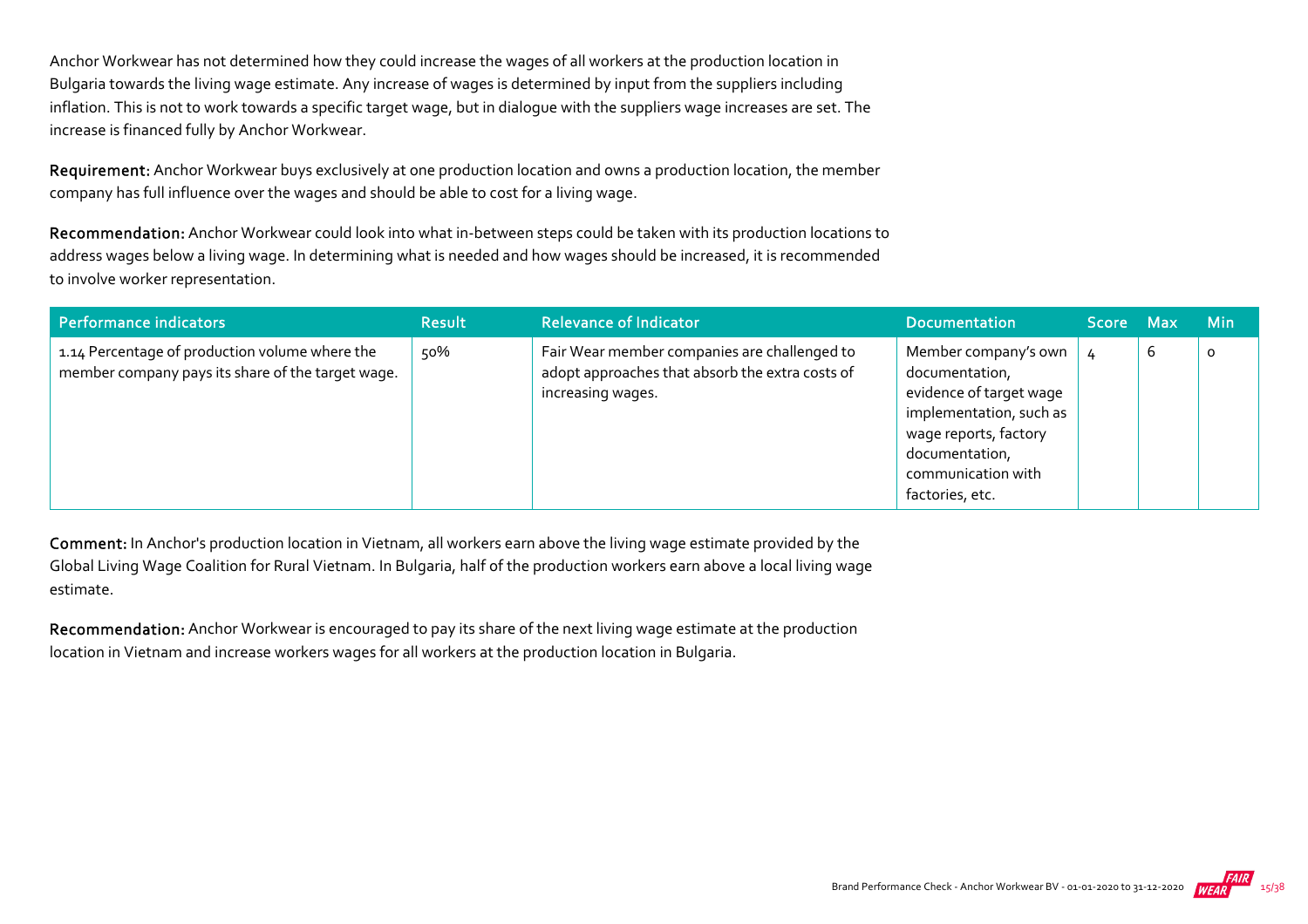## Purchasing Practices

Possible Points: 46

Earned Points: 28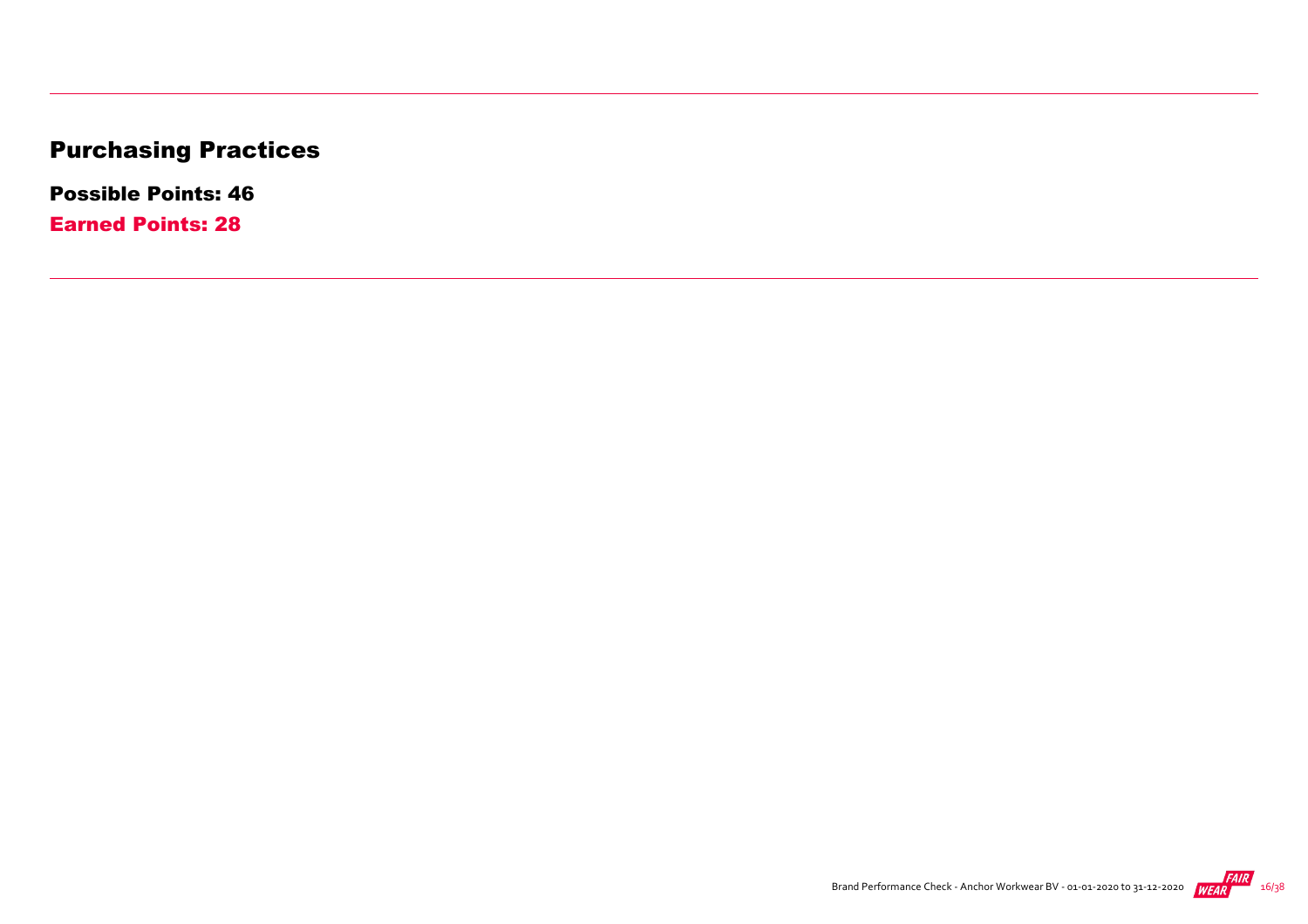#### 2. Monitoring and Remediation

| <b>Basic measurements</b>                                                                     | <b>Result</b> | <b>Comments</b>                                                                                                                                                  |
|-----------------------------------------------------------------------------------------------|---------------|------------------------------------------------------------------------------------------------------------------------------------------------------------------|
| % of production volume where an audit took place.                                             | 100%          |                                                                                                                                                                  |
| % of production volume where monitoring requirements for low-risk countries are<br>fulfilled. | 100%          | To be counted towards the monitoring threshold, FWF<br>low-risk policy should be implemented. See indicator 2.9.<br>(N/A = no production in low risk countries.) |
| Member meets monitoring requirements for tail-end production locations.                       | Yes           |                                                                                                                                                                  |
| Requirement(s) for next performance check                                                     |               |                                                                                                                                                                  |
| Total monitoring threshold:                                                                   | 100%          | Measured as percentage of production volume<br>(Minimums: 1 year: 40%; 2 years 60%; 3 years+: 80-100%)                                                           |

| Performance indicators                                                                               | <b>Result</b> | <b>Relevance of Indicator</b>                                                                                    | <b>Documentation</b>                                                              | Score Max |                | <b>Min</b> |
|------------------------------------------------------------------------------------------------------|---------------|------------------------------------------------------------------------------------------------------------------|-----------------------------------------------------------------------------------|-----------|----------------|------------|
| 2.1 Specific staff person is designated to follow up<br>on problems identified by monitoring system. | Yes           | Followup is a serious part of Fair Wear membership,<br>and cannot be successfully managed on an ad-hoc<br>basis. | Manuals, emails, etc.,<br>demonstrating who the<br>designated staff person<br>.כו |           | $\overline{2}$ | $-2$       |

Comment: Anchor Workwear's head of operations and management is in charge of responding and following up on any problems identified within their suppliers, supported by the purchasing manager for production in Vietnam.

| Performance indicators                                     | <b>Result</b>                                                          | <b>Relevance of Indicator</b>                                                                                                                                                    | <b>Documentation</b>                 | Score Max |         | <b>Min</b> |
|------------------------------------------------------------|------------------------------------------------------------------------|----------------------------------------------------------------------------------------------------------------------------------------------------------------------------------|--------------------------------------|-----------|---------|------------|
| 2.2 Quality of own auditing system meets FWF<br>standards. | Member makes<br>use of FWF<br>audits and/or<br>external audits<br>only | In case Fair Wear teams cannot be used, the<br>member companies' own auditing system must<br>ensure sufficient quality in order for Fair Wear to<br>approve the auditing system. | Information on audit<br>methodology. | N/A       | $\circ$ | $-1$       |

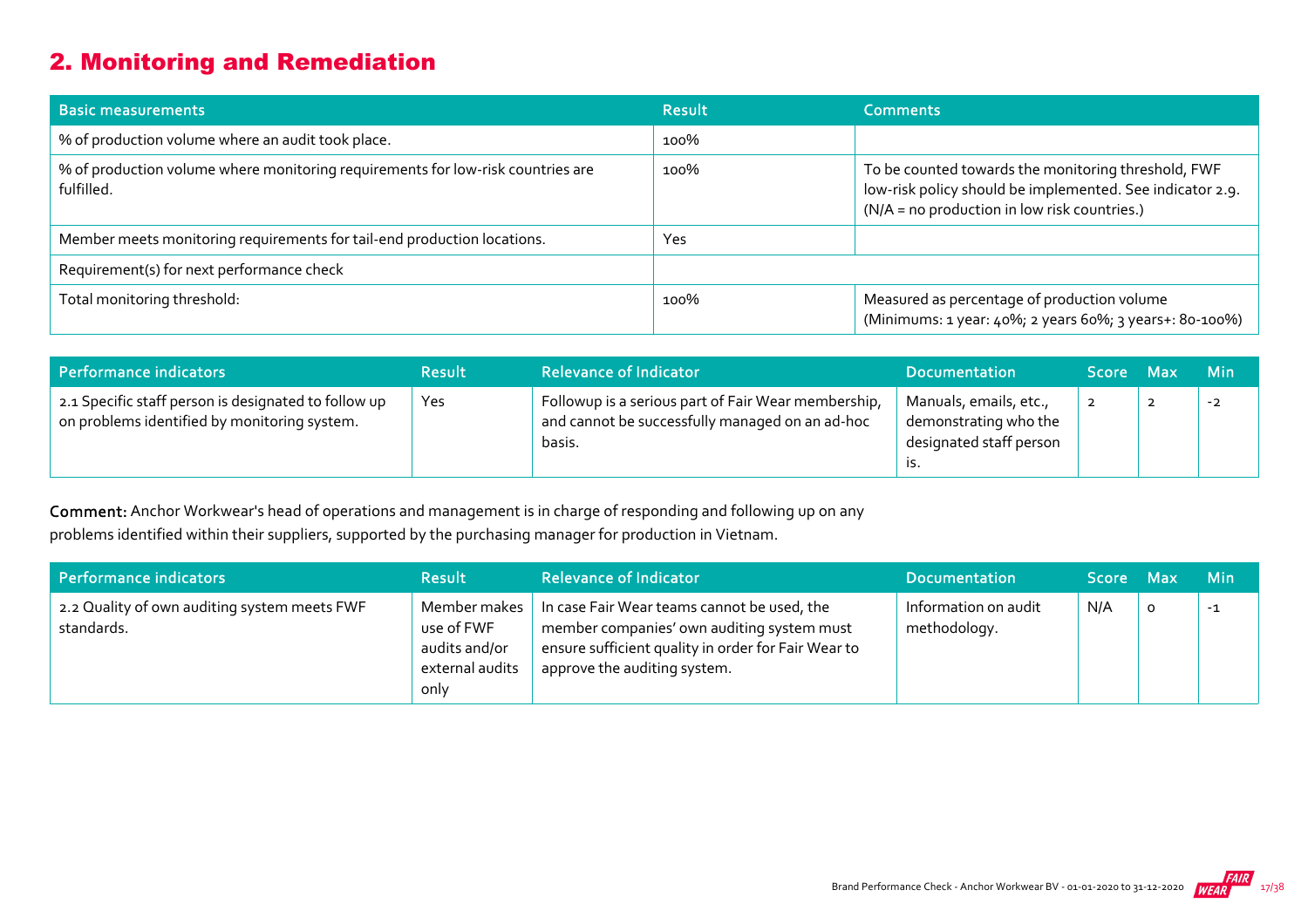| Performance indicators                                                                                                                                                                            | <b>Result</b> | <b>Relevance of Indicator</b>                                                                                                                                                                    | <b>Documentation</b>                                                                                                                      | Score Max | <b>Min</b> |
|---------------------------------------------------------------------------------------------------------------------------------------------------------------------------------------------------|---------------|--------------------------------------------------------------------------------------------------------------------------------------------------------------------------------------------------|-------------------------------------------------------------------------------------------------------------------------------------------|-----------|------------|
| 2.3 Audit Report and Corrective Action Plan (CAP)<br>findings are shared with factory and worker<br>representation where applicable. Improvement<br>timelines are established in a timely manner. | Yes           | 2 part indicator: Fair Wear audit reports were shared<br>and discussed with suppliers within two months of<br>audit receipt AND a reasonable time frame was<br>specified for resolving findings. | Corrective Action Plans,<br>emails; findings of<br>followup audits; brand<br>representative present<br>during audit exit<br>meeting, etc. |           | $-1$       |

Comment: Audit reports and CAP findings are shared with the factory and progress is monitored during factory visits as well by Skype and email. Audit reports are not shared with worker representatives through Skype but only during visits, which did not happen in 2020.

Recommendation: In case worker representation is applicable in the factory, the CAP should be shared with worker representatives also when not visiting and they should be involved in setting the time frame for realising improvements.

| Performance indicators                                                                                                      | <b>Result</b> | <b>Relevance of Indicator</b>                                                                                                                                  | <b>Documentation</b>                                                                                                                                                                                                                 | Score Max |   | <b>Min</b> |
|-----------------------------------------------------------------------------------------------------------------------------|---------------|----------------------------------------------------------------------------------------------------------------------------------------------------------------|--------------------------------------------------------------------------------------------------------------------------------------------------------------------------------------------------------------------------------------|-----------|---|------------|
| 2.4 Degree of progress towards resolution of<br>existing Corrective Action Plans and remediation of<br>identified problems. | Basic         | Fair Wear considers efforts to resolve CAPs to be<br>one of the most important things that member<br>companies can do towards improving working<br>conditions. | CAP-related<br>documentation<br>including status of<br>findings, documentation<br>of remediation and<br>follow up actions taken<br>by member. Reports of<br>quality assessments.<br>Evidence of<br>understanding relevant<br>issues. | 4         | 8 | $-2$       |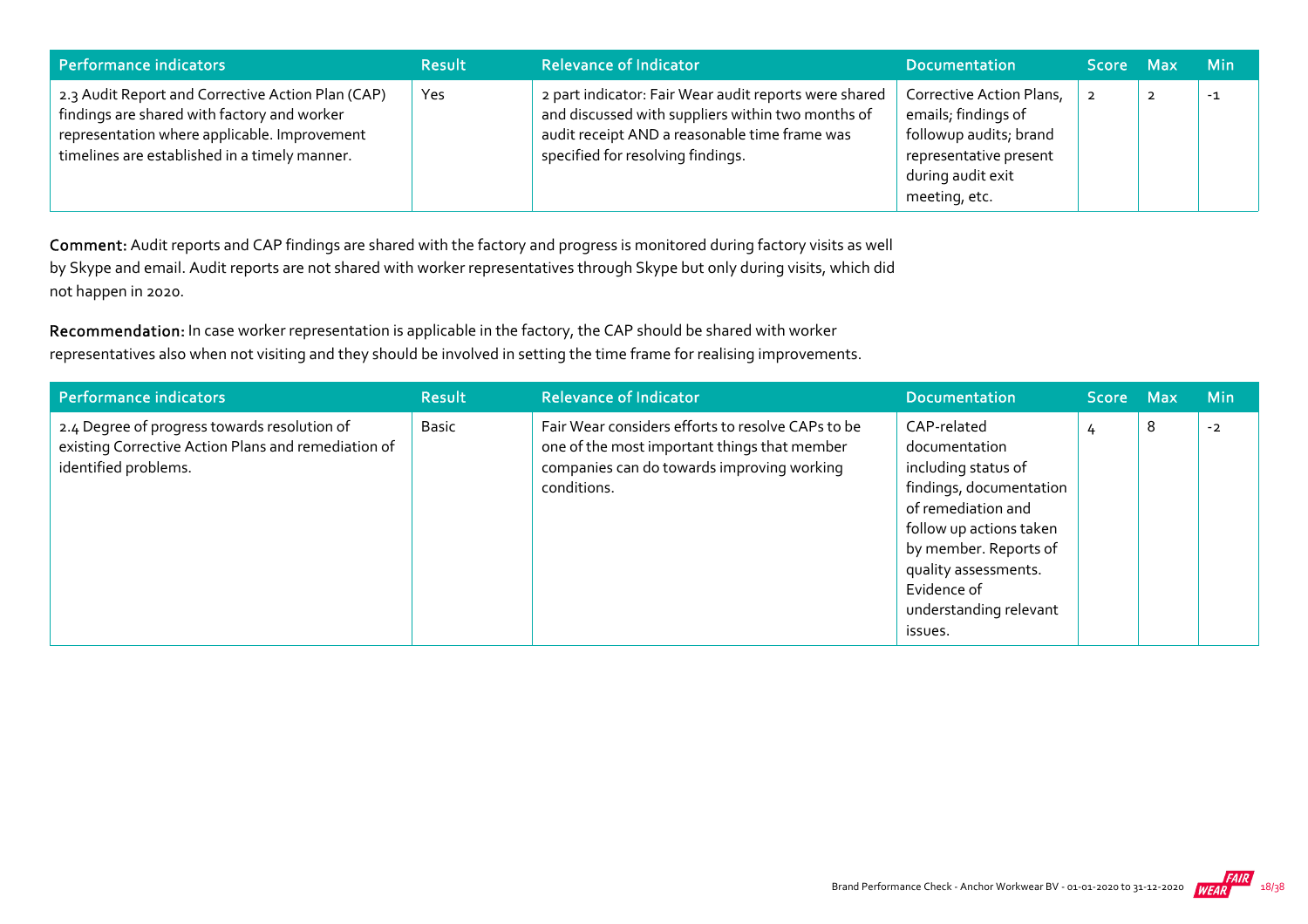Comment: Anchor Workwear makes use of its local staff as well as regular visits to monitor the progress of agreed timelines of follow‐up and remediation. All CAPs of the initial audit at the production location in Bulgaria were reported as resolved by the verification audit. From the Fair Wear audits done in 2018 in Vietnam, some issues were still open in 2020, mainly related to occupational health and safety. The supplier did not conduct a occupational health and safety risk assessment as required by law, there has not been a safety training for staff, internal safety audits and fire system approval and acceptance documents were missing and there were no automatic fire alarm systems. These findings were planned to be resolved in 2020 but didn't happen because it was on hold due to COVID‐19. Anchor Workwear would like to hire external consultants to follow up on CAPs, since its suppliers' management lacks expertise.

There was another open finding in Vietnam about Freedom of Association as there was no independent union and/or independent worker committee. Anchor Workwear is not opposed workers organising this as such but does not believe stimulating the process is useful as issues should be addressed directly with management. Anchor Workwear believes there's no added value for workers to be elected as it has no clear indication that workers have a need for this. If so, Anchor Workwear would be open to this.

As Anchor did not focus its due diligence efforts on pandemic related risks, no COVID‐19 related issues were identified on which the brand could follow up.

Recommendation: The feedback and supportive evidence that is sent by suppliers can be complex and difficult to interpret when unfamiliar with the local laws and expertise. It's advised to work with the external consultants to solve urgent issues related to occupational health and safety as soon as possible.

Fair Wear also recommends Anchor Workwear to gradually ensure factories establish independent worker representation and involve these representatives in monitoring and remediation of findings. A first step could be to introduce the WEP Communication training at its main supplier in Vietnam. This will also help the functioning of the dialogue meetings that are required by local legislation

| Performance indicators                                                                                                                           | <b>Result</b>  | <b>Relevance of Indicator</b>                                                                                                                                                                                                                  | <b>Documentation</b>                                                                                                           | Score Max | <b>Min</b> |
|--------------------------------------------------------------------------------------------------------------------------------------------------|----------------|------------------------------------------------------------------------------------------------------------------------------------------------------------------------------------------------------------------------------------------------|--------------------------------------------------------------------------------------------------------------------------------|-----------|------------|
| 2.5 Percentage of production volume from<br>production locations that have been visited by the<br>member company in the previous financial year. | not applicable | Due to the Covid-19 pandemic, brands could often<br>not visit their suppliers from March - December<br>2020. For consistency purposes, we therefore<br>decided to score all our member brands N/A on<br>visiting suppliers over the year 2020. | Member companies<br>should document all<br>production location<br>visits with at least the<br>date and name of the<br>visitor. | N/A       | 0          |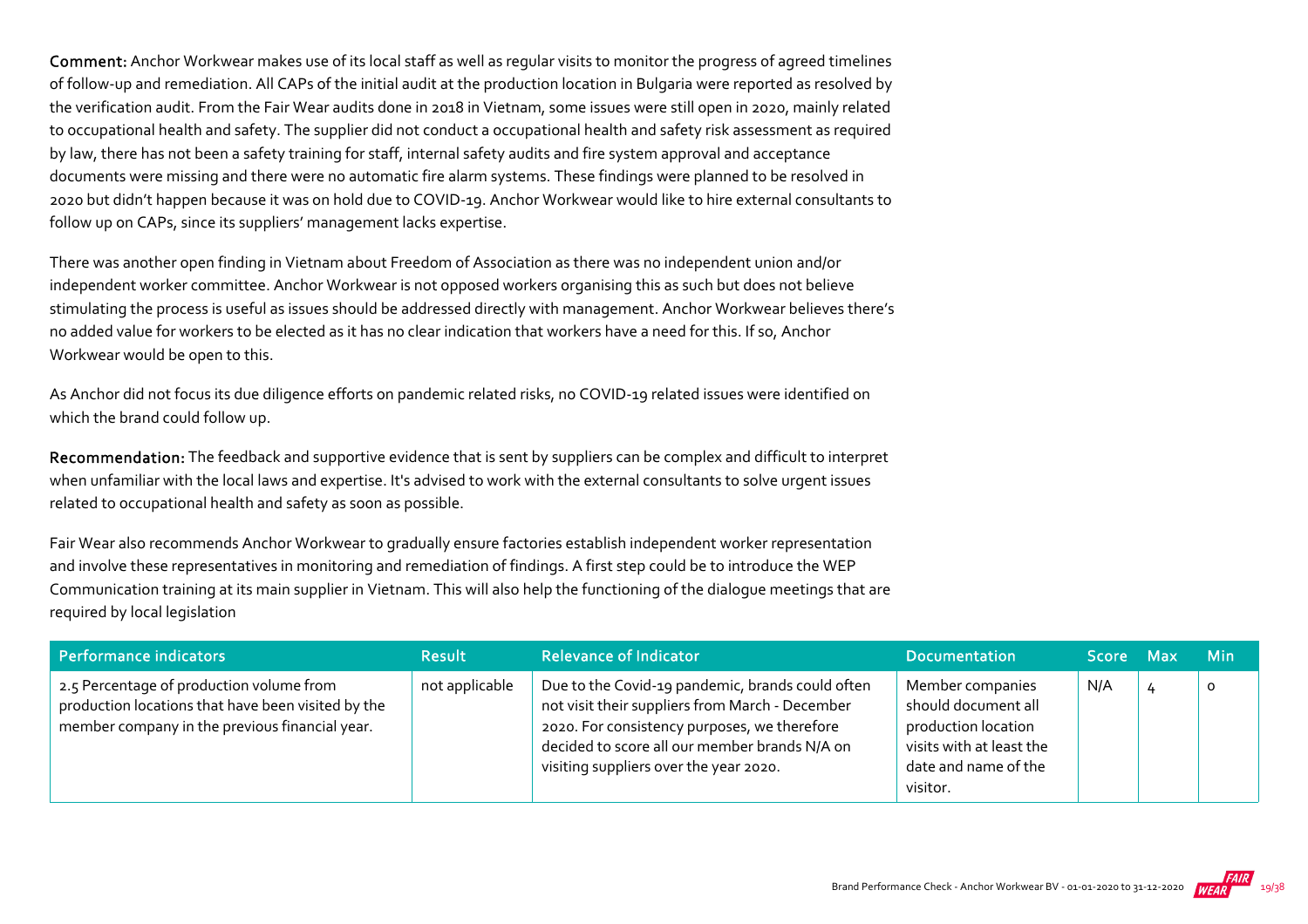Comment: As visits were often not possible between March and December 2020, all members receive an N/A score on this indicator.

| Performance indicators                                          | <b>Result</b>                                                              | <b>Relevance of Indicator</b>                                                                                               | <b>Documentation</b>                                                                                    | <b>Score Max</b> ' |   | <b>Min</b> |
|-----------------------------------------------------------------|----------------------------------------------------------------------------|-----------------------------------------------------------------------------------------------------------------------------|---------------------------------------------------------------------------------------------------------|--------------------|---|------------|
| 2.6 Existing audit reports from other sources are<br>collected. | No existing<br>reports/all<br>audits by FWF<br>or FWF<br>member<br>company | Existing reports form a basis for understanding the<br>issues and strengths of a supplier, and reduces<br>duplicative work. | Audit reports are on file;<br>evidence of followup on<br>prior CAPs. Reports of<br>quality assessments. | N/A                | 3 | $\circ$    |

Comment: All of Anchor Workwear's production locations are audited by Fair Wear.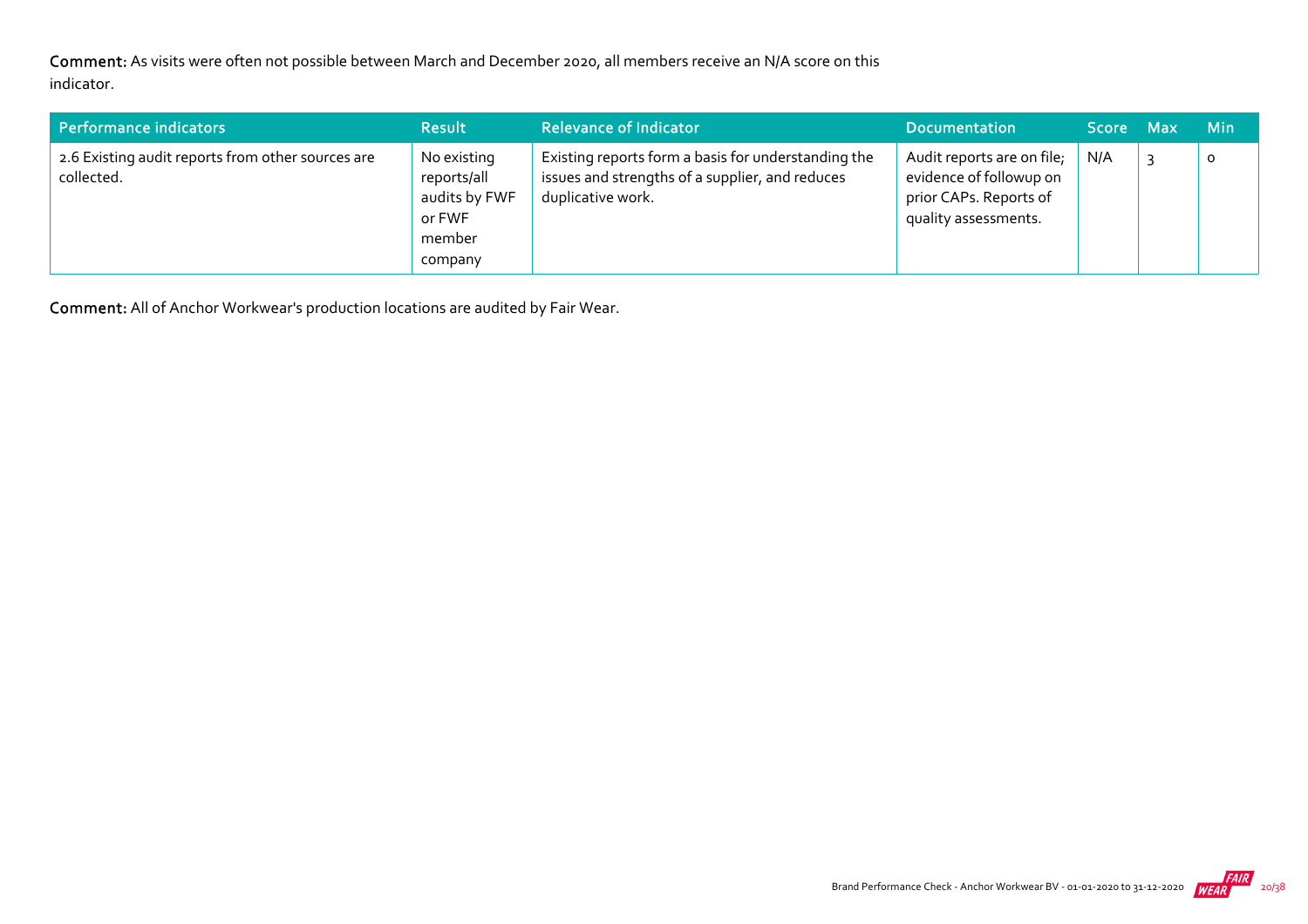| <b>Performance indicators</b>                                                                              | <b>Result</b>                                                    | <b>Relevance of Indicator</b>                                                                                                                                                                                                                                                                                                                                                                              | <b>Documentation</b>                                                                                                                                                                                                                                                               | <b>Score</b> | <b>Max</b> | <b>Min</b> |
|------------------------------------------------------------------------------------------------------------|------------------------------------------------------------------|------------------------------------------------------------------------------------------------------------------------------------------------------------------------------------------------------------------------------------------------------------------------------------------------------------------------------------------------------------------------------------------------------------|------------------------------------------------------------------------------------------------------------------------------------------------------------------------------------------------------------------------------------------------------------------------------------|--------------|------------|------------|
| 2.7 Compliance with FWF risk policies.                                                                     | Average<br>insufficient<br>result on<br>relevant<br>policies     | Aside from regular monitoring and remediation<br>requirements under Fair Wear membership,<br>countries, specific areas within countries or specific<br>product groups may pose specific risks that require<br>additional steps to address and remediate those<br>risks. Fair Wear requires member companies to be<br>aware of those risks and implement policy<br>requirements as prescribed by Fair Wear. | Policy documents,<br>inspection reports,<br>evidence of cooperation<br>with other customers<br>sourcing at the same<br>factories, reports of<br>meetings with suppliers,<br>reports of additional<br>activities and/or<br>attendance lists as<br>mentioned in policy<br>documents. | $-2$         | 6          | $-2$       |
| Compliance with FWF enhanced monitoring<br>programme Bangladesh                                            | Policies are not<br>relevant to the<br>company's<br>supply chain |                                                                                                                                                                                                                                                                                                                                                                                                            |                                                                                                                                                                                                                                                                                    | N/A          | 6          | $-2$       |
| Compliance with FWF Myanmar policy                                                                         | Policies are not<br>relevant to the<br>company's<br>supply chain |                                                                                                                                                                                                                                                                                                                                                                                                            |                                                                                                                                                                                                                                                                                    | N/A          | 6          | $-2$       |
| Compliance with FWF guidance on abrasive blasting                                                          | Policies are not<br>relevant to the<br>company's<br>supply chain |                                                                                                                                                                                                                                                                                                                                                                                                            |                                                                                                                                                                                                                                                                                    | N/A          | 6          | $-2$       |
| Compliance with FWF quidance on risks related to<br>Turkish garment factories employing Syrian<br>refugees | Policies are not<br>relevant to the<br>company's<br>supply chain |                                                                                                                                                                                                                                                                                                                                                                                                            |                                                                                                                                                                                                                                                                                    | N/A          | 6          | $-2$       |
| Other risks specific to the member's supply chain<br>are addressed by its monitoring system                | Insufficient                                                     |                                                                                                                                                                                                                                                                                                                                                                                                            |                                                                                                                                                                                                                                                                                    | $-2$         | 6          | $-2$       |

Comment: As described in 1.4, Anchor Workwear does not have a formal system in place to assess human right risks and therefore follow up on risks has been limited. In 2020, Anchor Workwear shared resources on health and safety with its suppliers and verified COVID‐19 safety measures were in place at suppliers through Skype.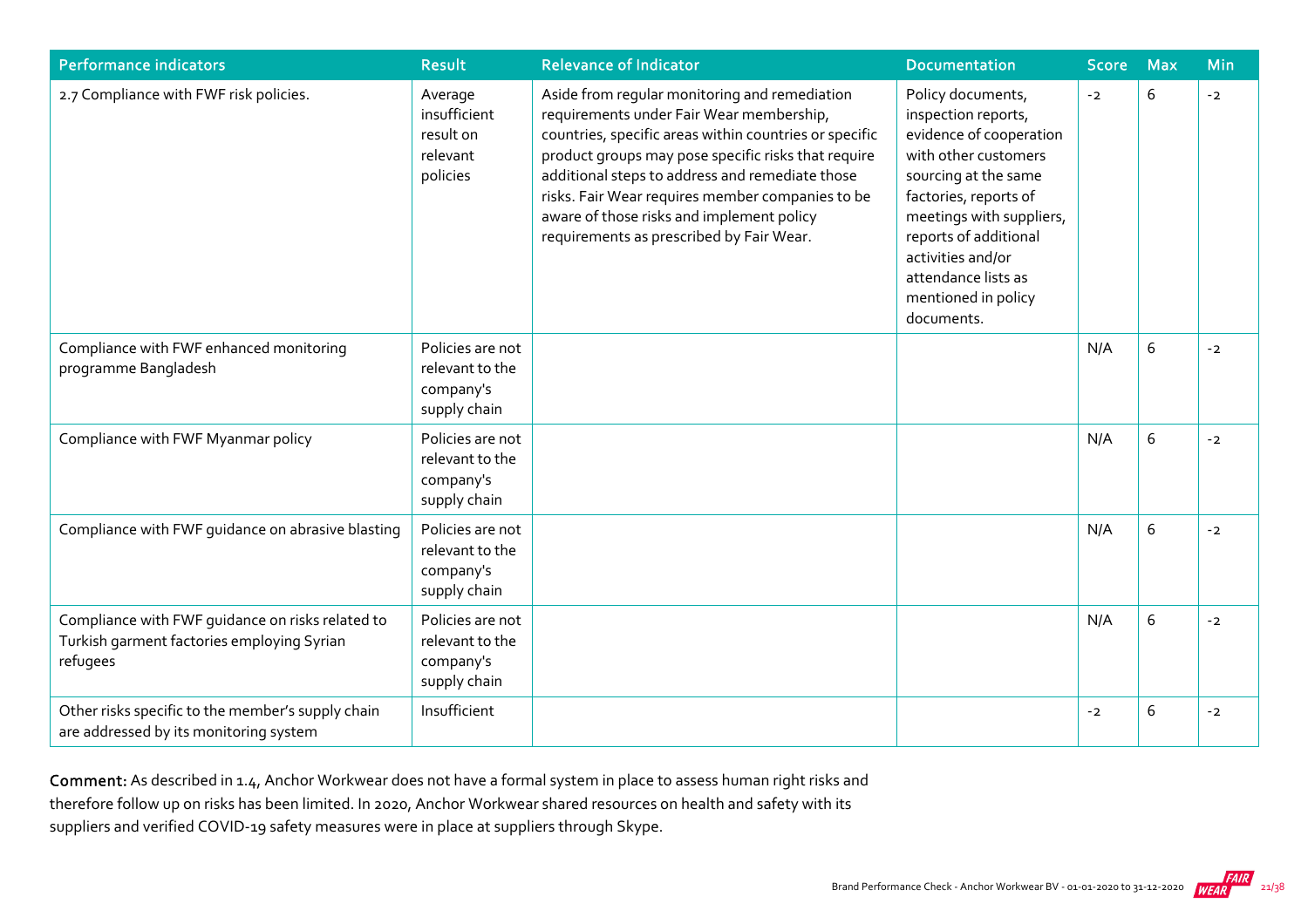In 2020, there were no factory closures at Anchor Workwear's suppliers. The suppliers were able to continue to pay the wages of workers. Anchor Workwear checked the financial overview of its two main suppliers in Vietnam and Bulgaria and made prepayments to ensure wages were being paid, which were settled with the following invoices. The brand prioritised its production at the suppliers where it holds 100% leverage. The other supplier in Vietnam received a large orders for face masks and through that was able to compensate the reduced orders of Anchor Workwear. In Vietnam there were strict COVID‐19 measures in place. Anchor Workwear did not make use of any alternative monitoring tools.

Requirement: Anchor Workwear's monitoring system should identify and address high risk issues that are specific to the member's sourcing practices. Fair Wear provides policies and country‐specific requirements to member companies. Priorities in remediation efforts are guided by these policies.

Please note that following Fair Wear's policy for repeated non-compliance in Fair Wear's Brand Performance Checks, members that receive an insufficient or ‐2 score on this indicator for the second year in a row, will be placed in the 'Needs Improvement' category.

Recommendation: Knowing the country specific risks facilitates the starting point for discussing this with suppliers. Member companies can agree on additional commitments that are required to mitigate risks. Anchor Workwear can provide additional measures for support and integrate that in the monitoring system.

| Performance indicators                                                                                                   | <b>Result</b>                                                                                                | <b>Relevance of Indicator</b>                                                                                                                                                                                                                       | <b>Documentation</b>                                             | <b>Score</b> | <b>Max</b> | <b>Min</b> |
|--------------------------------------------------------------------------------------------------------------------------|--------------------------------------------------------------------------------------------------------------|-----------------------------------------------------------------------------------------------------------------------------------------------------------------------------------------------------------------------------------------------------|------------------------------------------------------------------|--------------|------------|------------|
| 2.8 Member company cooperates with other FWF<br>member companies in resolving corrective actions<br>at shared suppliers. | No CAPs<br>active, no<br>shared<br>production<br>locations or<br>refusal of other<br>company to<br>cooperate | Cooperation between customers increases leverage<br>and chances of successful outcomes. Cooperation<br>also reduces the chances of a factory having to<br>conduct multiple Corrective Action Plans about the<br>same issue with multiple customers. | Shared CAPs, evidence<br>of cooperation with<br>other customers. | N/A          |            | $-1$       |

Comment: No shared production locations.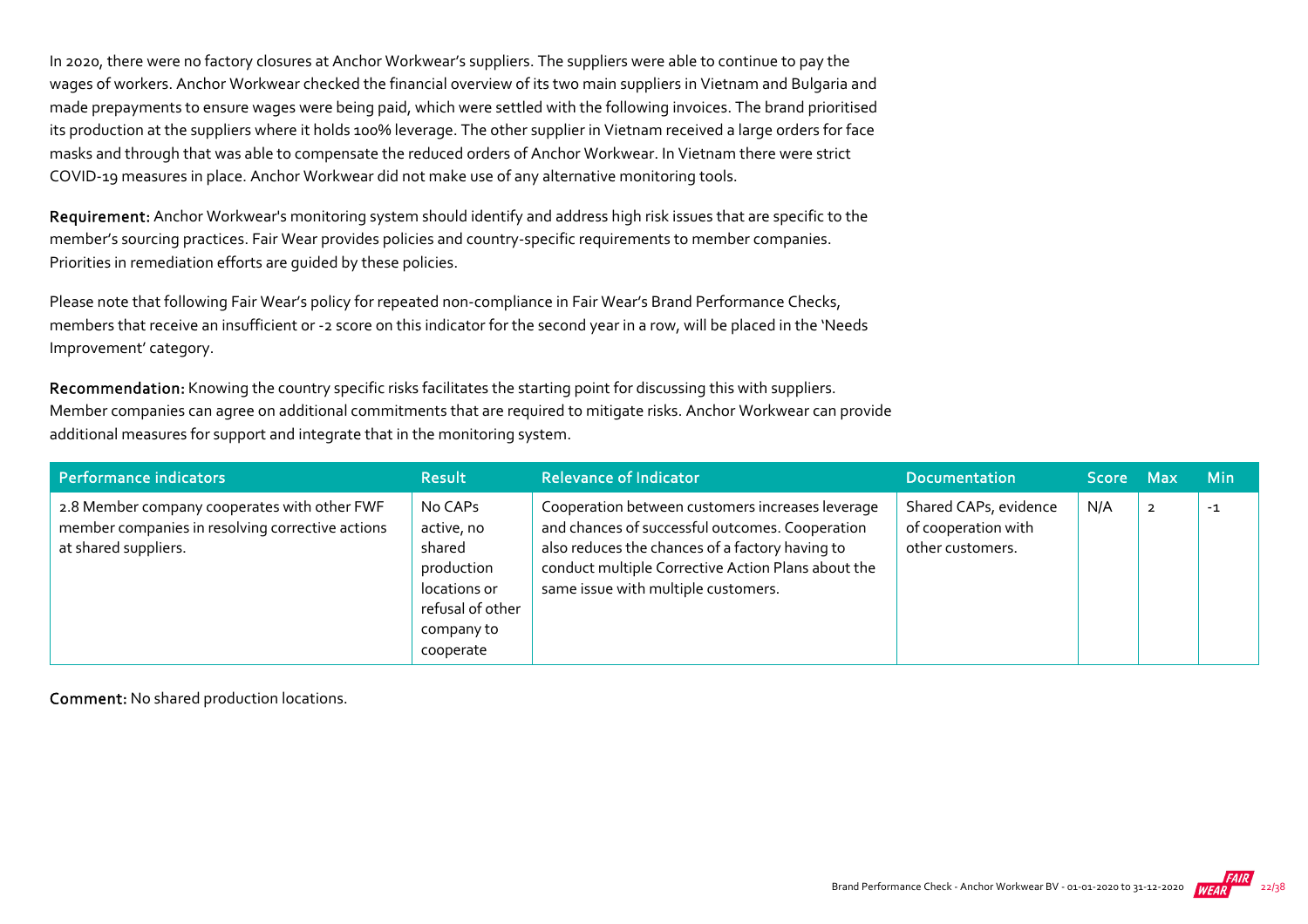| Performance indicators                                                                                        | <b>Result</b> | <b>Relevance of Indicator</b>                                                                                                                                                                                                                                                                    | <b>Documentation</b>                                                                                                                                          | Score Max | <b>Min</b> |
|---------------------------------------------------------------------------------------------------------------|---------------|--------------------------------------------------------------------------------------------------------------------------------------------------------------------------------------------------------------------------------------------------------------------------------------------------|---------------------------------------------------------------------------------------------------------------------------------------------------------------|-----------|------------|
| 2.9 Percentage of production volume where<br>monitoring requirements for low-risk countries are<br>fulfilled. | 100%          | Low-risk countries are determined by the presence<br>and proper functioning of institutions which can<br>quarantee compliance with national and<br>international standards and laws. Fair Wear has<br>defined minimum monitoring requirements for<br>production locations in low-risk countries. | Documentation of visits,<br>notification of suppliers<br>of Fair Wear<br>membership; posting of<br>worker information<br>sheets, completed<br>questionnaires. |           | 0          |

#### Member undertakes additional activities to monitor suppliers.: N/A (N/A)

Comment: Anchor Workwear has a workshop within its office in the Netherlands, where monitoring requirements for low‐ risk countries are fulfilled, but no additional activities to monitor have taken place.

| Performance indicators                                                                                                                                                         | <b>Result</b> | <b>Relevance of Indicator</b>                                                                                                                                                            | <b>Documentation</b>                                                                               | Score Max |                | <b>Min</b> |
|--------------------------------------------------------------------------------------------------------------------------------------------------------------------------------|---------------|------------------------------------------------------------------------------------------------------------------------------------------------------------------------------------------|----------------------------------------------------------------------------------------------------|-----------|----------------|------------|
| 2.10 Extra bonus indicator: in case FWF member<br>company conducts full audits at tail-end production<br>locations (when the minimum required monitoring<br>threshold is met). | No.           | Fair Wear encourages its members to monitor 100%<br>of its production locations and rewards those<br>members who conduct full audits above the<br>minimum required monitoring threshold. | <b>Production location</b><br>information as provided<br>to Fair Wear and recent<br>Audit Reports. | N/A       | $\overline{2}$ | $\Omega$   |

| Performance indicators                                                                                           | <b>Result</b>                                                   | <b>Relevance of Indicator</b>                                                                                                                                                                                                                    | <b>Documentation</b>           | <b>Score</b>   | <b>Max</b> | <b>Min</b> |
|------------------------------------------------------------------------------------------------------------------|-----------------------------------------------------------------|--------------------------------------------------------------------------------------------------------------------------------------------------------------------------------------------------------------------------------------------------|--------------------------------|----------------|------------|------------|
| 2.11 Questionnaire is sent and information is<br>collected from external brands resold by the<br>member company. | Yes, and<br>member has<br>collected<br>necessary<br>information | Fair Wear believes it is important for affiliates that<br>have a retail/wholesale arm to at least know if the<br>brands they resell are members of Fair Wear or a<br>similar organisation, and in which countries those<br>brands produce goods. | Questionnaires are on<br>file. | $\overline{2}$ |            | 0          |

Comment: Anchor Workwear has one external brand, it has signed and returned the questionnaire and shared additional information about its approach to social compliance.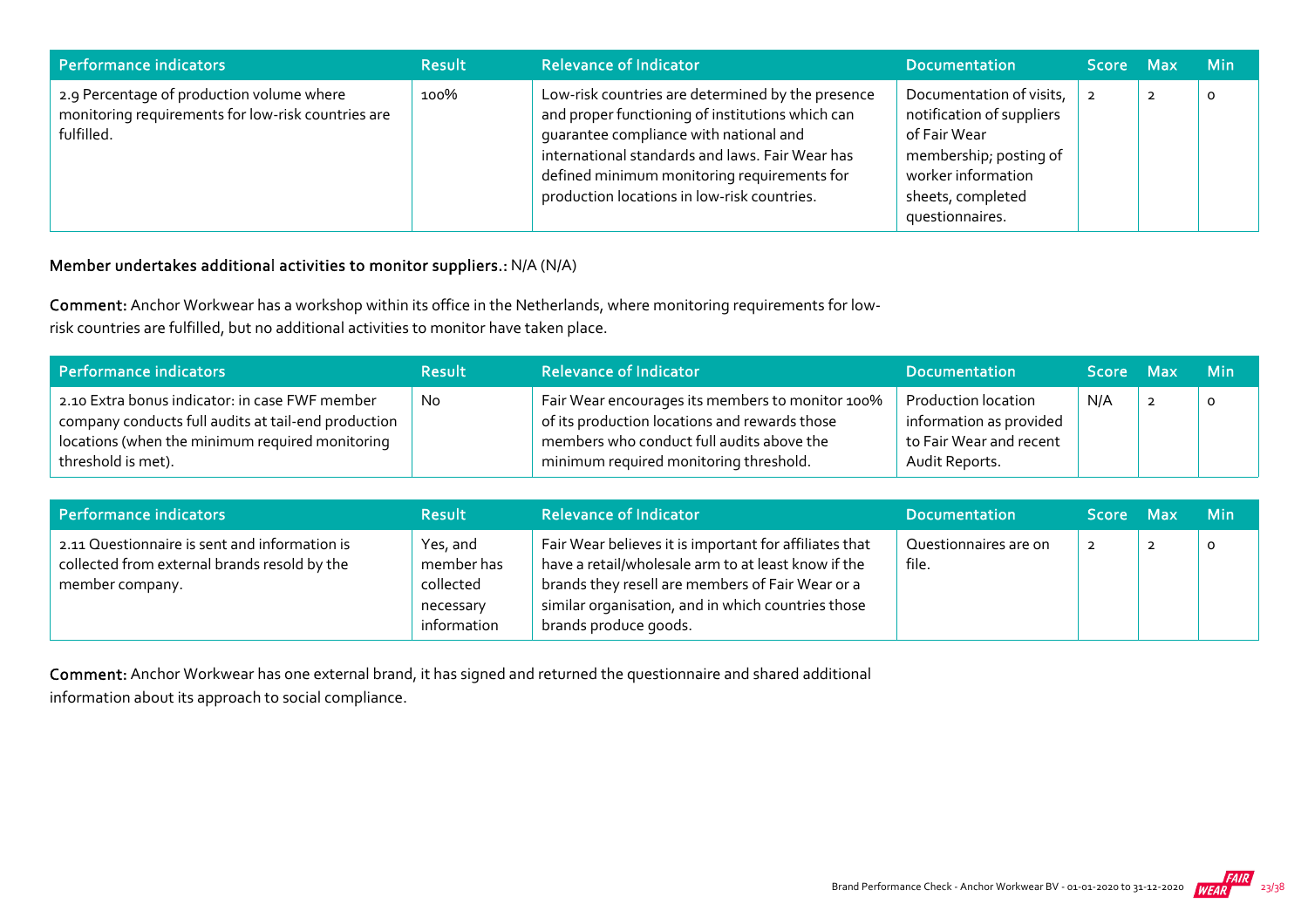| Performance indicators                                                                                                              | <b>Result</b> | <b>Relevance of Indicator</b>                                                                                                                                                                                                            | Documentation                                                                                                                                                            | Score Max | <b>Min</b> |
|-------------------------------------------------------------------------------------------------------------------------------------|---------------|------------------------------------------------------------------------------------------------------------------------------------------------------------------------------------------------------------------------------------------|--------------------------------------------------------------------------------------------------------------------------------------------------------------------------|-----------|------------|
| 2.12 External brands resold by member companies<br>that are members of another credible initiative (% of<br>external sales volume). | о%            | Fair Wear believes members who resell products<br>should be rewarded for choosing to sell external<br>brands who also take their supply chain<br>responsibilities seriously and are open about in<br>which countries they produce goods. | External production data<br>in Fair Wear's<br>information<br>management system.<br>Documentation of sales<br>volumes of products<br>made by Fair Wear or<br>FLA members. | $\circ$   | 0          |

| Performance indicators                                                     | <b>Result</b> | <b>Relevance of Indicator</b>                                                                                                                                                                  | <b>Documentation</b>                                        | Score Max | <b>Min</b> |
|----------------------------------------------------------------------------|---------------|------------------------------------------------------------------------------------------------------------------------------------------------------------------------------------------------|-------------------------------------------------------------|-----------|------------|
| 2.13 Questionnaire is sent and information is<br>collected from licensees. | No licensees  | Fair Wear believes it is important for member<br>companies to know if the licensee is committed to<br>the implementation of the same labour standards<br>and has a monitoring system in place. | Questionnaires are on<br>file. Contracts with<br>licensees. | N/A       |            |

## Monitoring and Remediation

Possible Points: 25

Earned Points: 10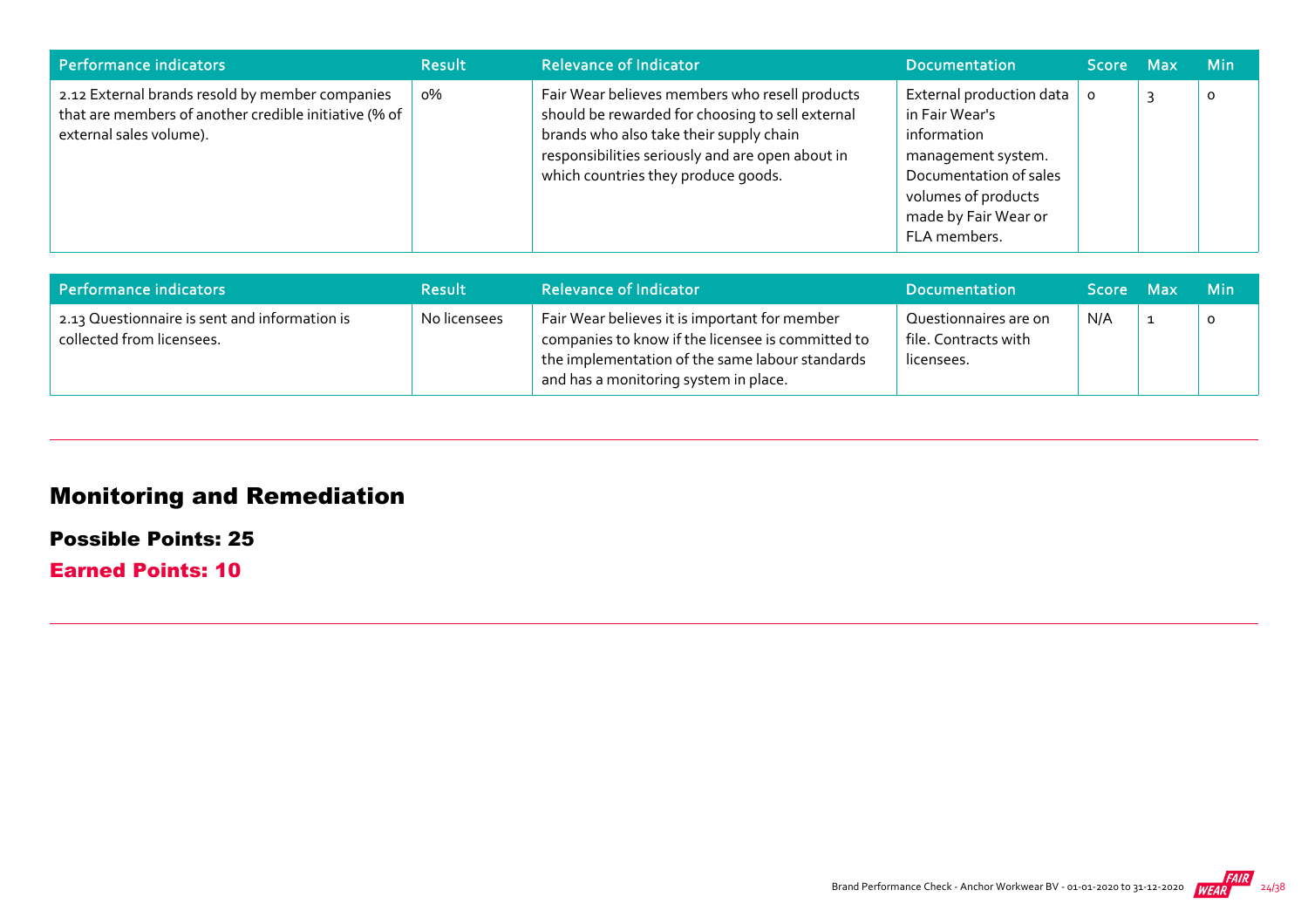#### 3. Complaints Handling

| <b>Basic measurements</b>                                 | <b>Result</b> | <b>Comments</b>                                                                                                                                                        |
|-----------------------------------------------------------|---------------|------------------------------------------------------------------------------------------------------------------------------------------------------------------------|
| Number of worker complaints received since last check.    |               | At this point, FWF considers a high number of complaints<br>as a positive indicator, as it shows that workers are aware<br>of and making use of the complaints system. |
| Number of worker complaints in process of being resolved. |               |                                                                                                                                                                        |
| Number of worker complaints resolved since last check.    |               |                                                                                                                                                                        |

| Performance indicators                                                       | <b>Result</b> | <b>Relevance of Indicator</b>                                                                                    | <b>Documentation</b>                                                       | Score Max | <b>Min</b> |
|------------------------------------------------------------------------------|---------------|------------------------------------------------------------------------------------------------------------------|----------------------------------------------------------------------------|-----------|------------|
| 3.1 A specific employee has been designated to<br>address worker complaints. | Yes           | Followup is a serious part of Fair Wear membership,<br>and cannot be successfully managed on an ad-hoc<br>basis. | Manuals, emails, etc.,<br>demonstrating who the<br>designated staff person |           | $-1$       |

Comment: Anchor Workwear's head of operations and management is in charge of responding on worker complaints,

supported by the purchasing manager for production in Vietnam.

| Performance indicators                                                                                          | <b>Result</b> | <b>Relevance of Indicator</b>                                                                                                                                                                                                                                                             | <b>Documentation</b>                                                                                 | Score Max |                | <b>Min</b> |
|-----------------------------------------------------------------------------------------------------------------|---------------|-------------------------------------------------------------------------------------------------------------------------------------------------------------------------------------------------------------------------------------------------------------------------------------------|------------------------------------------------------------------------------------------------------|-----------|----------------|------------|
| 3.2 Member company has informed factory<br>management and workers about the FWF CoLP and<br>complaints hotline. | Yes           | Informing both management and workers about the<br>Fair Wear Code of Labour Practices and complaints<br>hotline is a first step in alerting workers to their<br>rights. The Worker Information Sheet is a tool to do<br>this and should be visibly posted at all production<br>locations. | Photos by company<br>staff, audit reports,<br>checklists from<br>production location<br>visits, etc. |           | $\overline{2}$ | $-2$       |

Comment: Anchor Workwear usually visits its suppliers annually and during these visits it verified whether the Worker Information Sheets are posted. This was not possible in 2020 but was facilitated on Skype instead.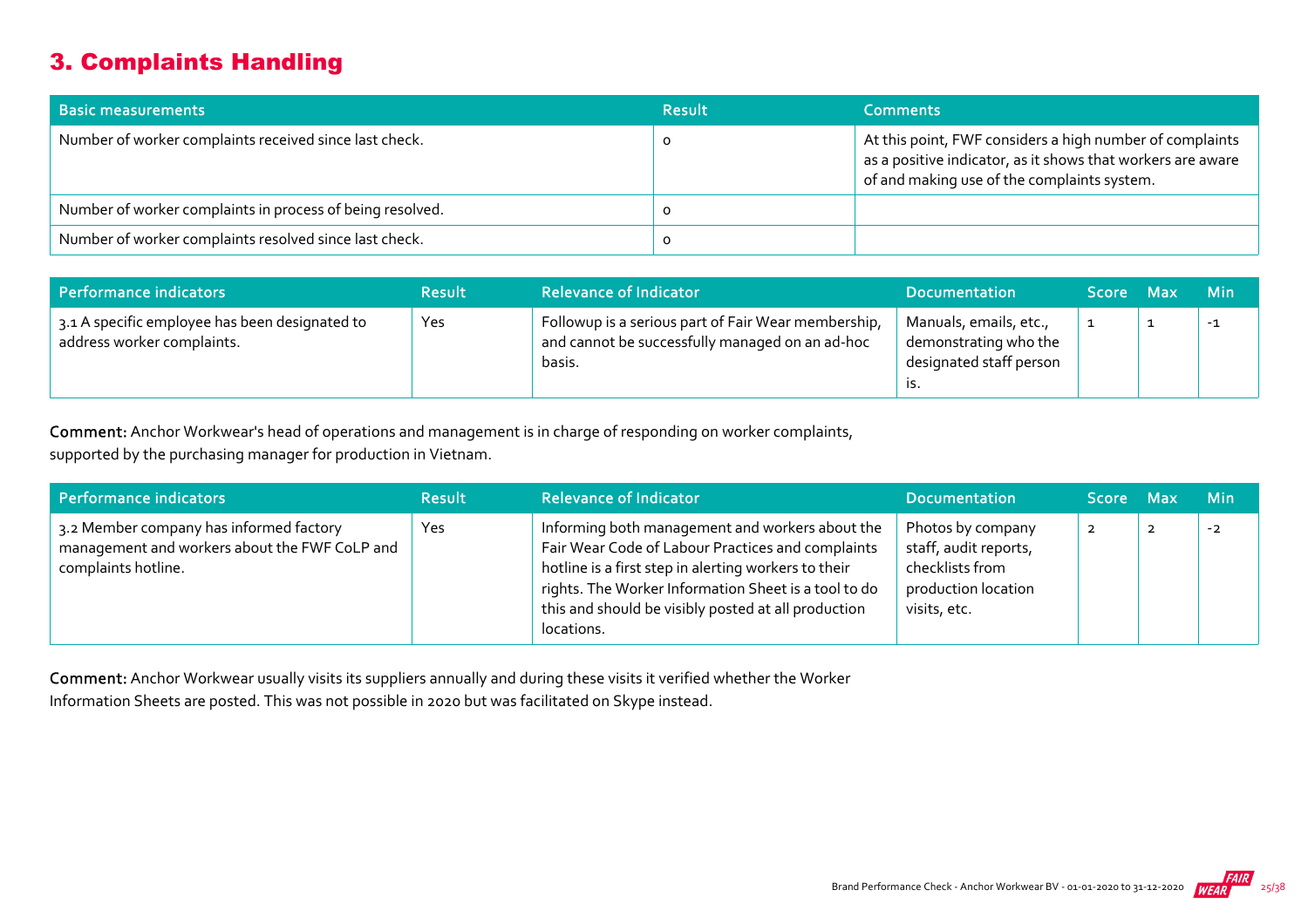| Performance indicators                                                                                         | <b>Result</b> | <b>Relevance of Indicator</b>                                                                                                                                                                                                           | <b>Documentation</b>                                                                                                                                                                                     | Score Max |   | <b>Min</b> |
|----------------------------------------------------------------------------------------------------------------|---------------|-----------------------------------------------------------------------------------------------------------------------------------------------------------------------------------------------------------------------------------------|----------------------------------------------------------------------------------------------------------------------------------------------------------------------------------------------------------|-----------|---|------------|
| 3.3 Degree to which member company has actively<br>raised awareness of the FWF CoLP and complaints<br>hotline. | 31%           | After informing workers and management of the Fair<br>Wear CoLP and the complaints hotline, additional<br>awareness raising and training is needed to ensure<br>sustainable improvements and structural worker-<br>management dialogue. | Training reports, Fair<br>Wear's data on factories<br>enrolled in the WEP<br>basic module. For<br>alternative training<br>activities: curriculum,<br>training content,<br>participation and<br>outcomes. | 4         | ь | $\circ$    |

Comment: Anchor Workwear organised a WEP Basic training at its main production location in Bulgaria in 2018. The brand did not share the Fair Wear COVID‐19 worker information video which was available for Bulgaria.

Recommendation: Anchor Workwear could consider implementing additional activities to raise awareness about the Fair Wear Code of Labour Practices and Fair Wear complaint helpline next to providing good quality training. This could include providing the Fair Wear worker information cards to workers during visits or when handing out pay slips, making use of Fair Wear Factory Guide, stimulating peer-to-peer learning among workers and ensuring factory management regularly informs workers, in particular new workers, about their rights and available grievance mechanisms.

| <b>Performance indicators</b>                                                                                                     | <b>Result</b>             | <b>Relevance of Indicator</b>                                                                                                                                                       | <b>Documentation</b>                                                                                               | Score Max |   | <b>Min</b> |
|-----------------------------------------------------------------------------------------------------------------------------------|---------------------------|-------------------------------------------------------------------------------------------------------------------------------------------------------------------------------------|--------------------------------------------------------------------------------------------------------------------|-----------|---|------------|
| 3.4 All complaints received from production location<br>workers are addressed in accordance with the FWF<br>Complaints Procedure. | No complaints<br>received | Providing access to remedy when problems arise is a<br>key element of responsible supply chain<br>management. Member company involvement is<br>often essential to resolving issues. | Documentation that<br>member company has<br>completed all required<br>steps in the complaints<br>handling process. | N/A       | b | $-2$       |

| Performance indicators                                                                       | <b>Result</b>                                                  | <b>Relevance of Indicator</b>                                                                                                                                                                             | <b>Documentation</b>                                                                  | Score Max | <b>Min</b> |
|----------------------------------------------------------------------------------------------|----------------------------------------------------------------|-----------------------------------------------------------------------------------------------------------------------------------------------------------------------------------------------------------|---------------------------------------------------------------------------------------|-----------|------------|
| 3.5 Cooperation with other customers in addressing<br>worker complaints at shared suppliers. | No complaints<br>or cooperation<br>not possible /<br>necessary | Because most production locations supply several<br>customers with products, involvement of other<br>customers by the Fair Wear member company can<br>be critical in resolving a complaint at a supplier. | Documentation of joint<br>efforts, e.g. emails,<br>sharing of complaint<br>data, etc. | N/A       |            |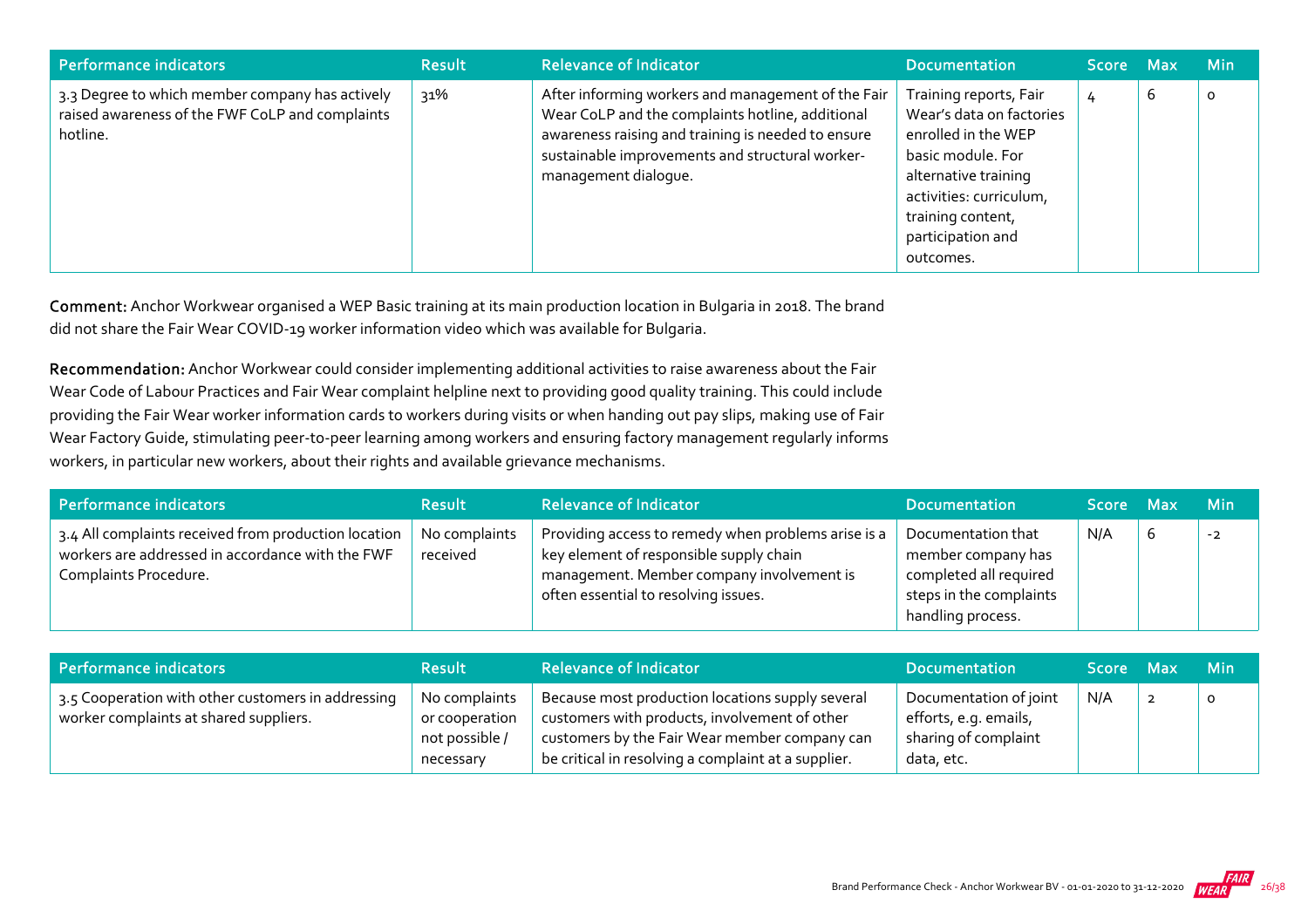## Complaints Handling

Possible Points: 9

Earned Points: 7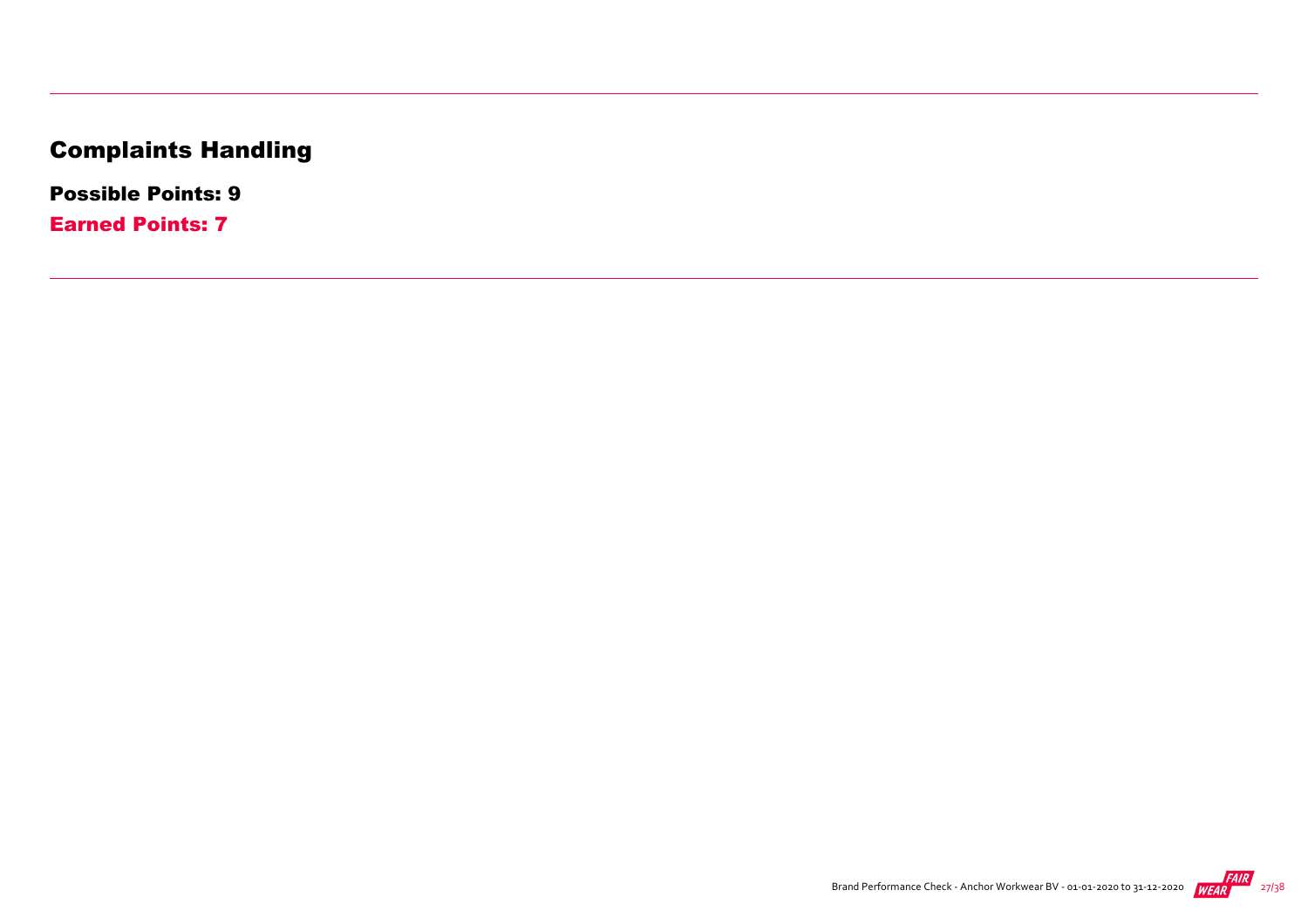#### 4. Training and Capacity Building

| Performance indicators                                               | <b>Result</b> | <b>Relevance of Indicator</b>                                                                                                                                                                                                            | <b>Documentation</b>                                     | Score Max | <b>Min</b> |
|----------------------------------------------------------------------|---------------|------------------------------------------------------------------------------------------------------------------------------------------------------------------------------------------------------------------------------------------|----------------------------------------------------------|-----------|------------|
| 4.1 All staff at member company are made aware of<br>FWF membership. | Yes           | Preventing and remediating problems often requires<br>the involvement of many different departments;<br>making all staff aware of Fair Wear membership<br>requirements helps to support cross-departmental<br>collaboration when needed. | Emails, trainings,<br>presentation,<br>newsletters, etc. |           | $\circ$    |

Comment: Anchor Workwear is a small company with seven people. During the monthly staff meeting, everyone is updated on Fair Wear membership.

| Performance indicators                                                              | <b>Result</b> | <b>Relevance of Indicator</b>                                                                                                                                                           | <b>Documentation</b>                                                                         | Score Max | <b>Min</b> |
|-------------------------------------------------------------------------------------|---------------|-----------------------------------------------------------------------------------------------------------------------------------------------------------------------------------------|----------------------------------------------------------------------------------------------|-----------|------------|
| 4.2 All staff in direct contact with suppliers are<br>informed of FWF requirements. | Yes           | Sourcing, purchasing and CSR staff at a minimum<br>should possess the knowledge necessary to<br>implement Fair Wear requirements and advocate for<br>change within their organisations. | Fair Wear Seminars or<br>equivalent trainings<br>provided; presentations,<br>curricula, etc. | 2         | $-1$       |

Comment: Anchor Workwear's head of operations and management and the purchasing manager are in direct contact with suppliers and are aware of Fair Wear requirements.

| Performance indicators                                                                    | <b>Result</b>                                       | <b>Relevance of Indicator</b>                                                                                                                                                                        | <b>Documentation</b>                                                                 | Score Max |   | <b>Min</b> |
|-------------------------------------------------------------------------------------------|-----------------------------------------------------|------------------------------------------------------------------------------------------------------------------------------------------------------------------------------------------------------|--------------------------------------------------------------------------------------|-----------|---|------------|
| 4.3 All sourcing contractors/agents are informed<br>about FWF's Code of Labour Practices. | Member does not<br><b>USe</b><br>agents/contractors | Agents have the potential to either support or<br>disrupt CoLP implementation. It is the<br>responsibility of member company to ensure<br>agents actively support the implementation of<br>the CoLP. | Correspondence with<br>agents, trainings for<br>agents, Fair Wear audit<br>findings. | N/A       | 2 | $\circ$    |

Comment: None of the suppliers of Anchor Workwear have participated in training programmes that support transformative processes.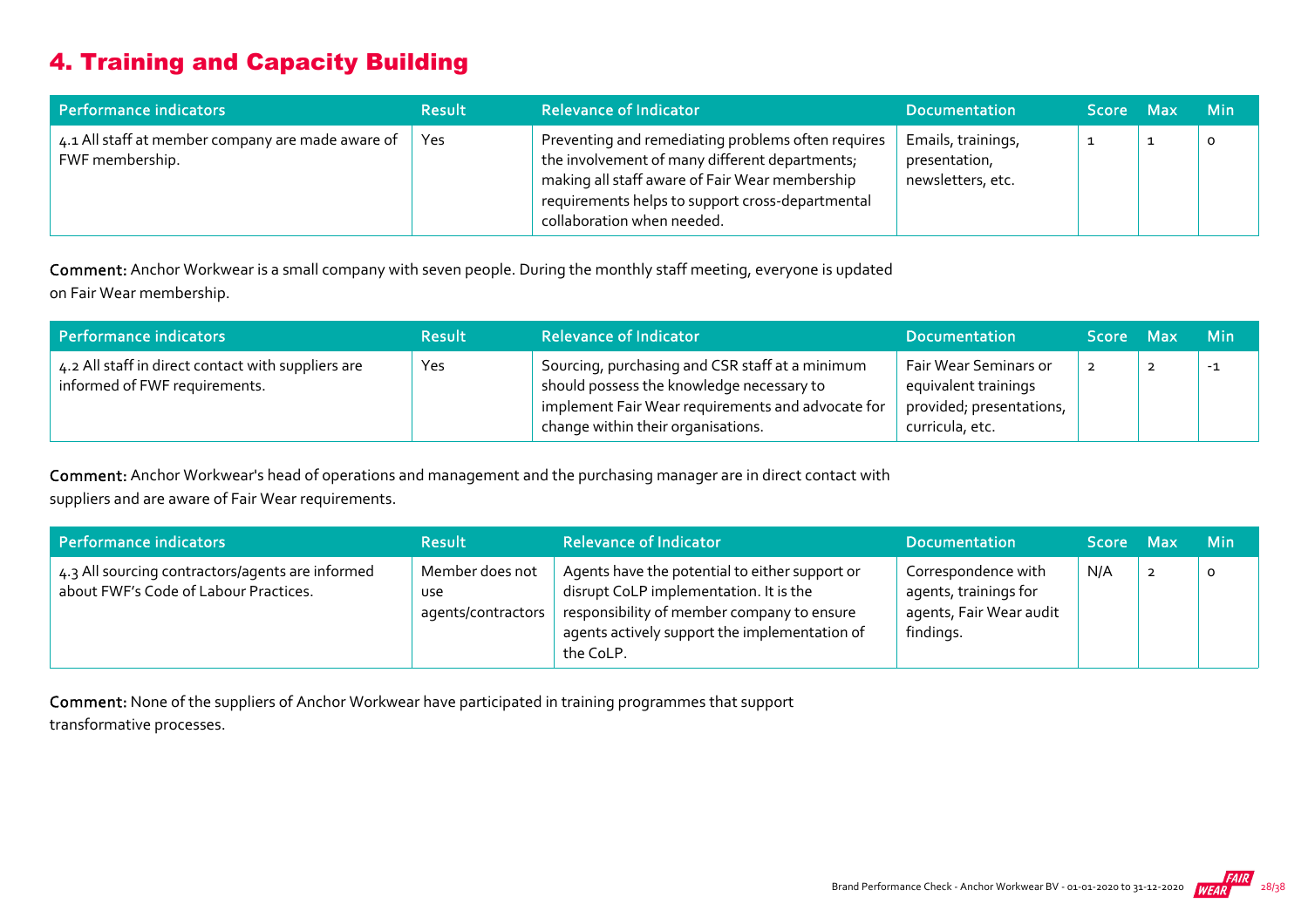Recommendation: Fair Wear recommends Anchor Workwear to implement training programmes that support factory-level transformation such as establishing functional internal grievance mechanisms, improving worker‐management dialogue and communication skills or addressing gender-based violence. Training assessed under this indicator should go beyond raising awareness and focus on behavioural and structural change to improve working conditions. To this end, members can make use of Fair Wear's WEP Communication or Violence and Harassment Prevention modules or implement advanced training through external training providers or brand staff. Non‐Fair Wear training must follow the standards outlined in Fair Wear's guidance and checklist available on the Member Hub.

Fair Wear offers the WEP communication programme in Vietnam, this programme could be a good next step for the main supplier in Vietnam.

| Performance indicators                                                       | <b>Result</b>                                                                                                   | <b>Relevance of Indicator</b>                                                                                                                         | <b>Documentation</b>                                                                                                                                                                           | Score Max |                | <b>Min</b> |
|------------------------------------------------------------------------------|-----------------------------------------------------------------------------------------------------------------|-------------------------------------------------------------------------------------------------------------------------------------------------------|------------------------------------------------------------------------------------------------------------------------------------------------------------------------------------------------|-----------|----------------|------------|
| 4.5 Degree to which member company follows up<br>after a training programme. | No training<br>programmes<br>have been<br>conducted or<br>member<br>produces solely<br>in low-risk<br>countries | After factory-level training programmes,<br>complementary activities such as remediation and<br>changes on brand level will achieve a lasting impact. | Documentation of<br>discussions with factory<br>management and<br>worker representatives,<br>minutes of regular<br>worker-management<br>dialogue meetings or<br>anti-harassment<br>committees. | N/A       | $\overline{2}$ | $\circ$    |

#### Training and Capacity Building

Possible Points: 9

Earned Points: 3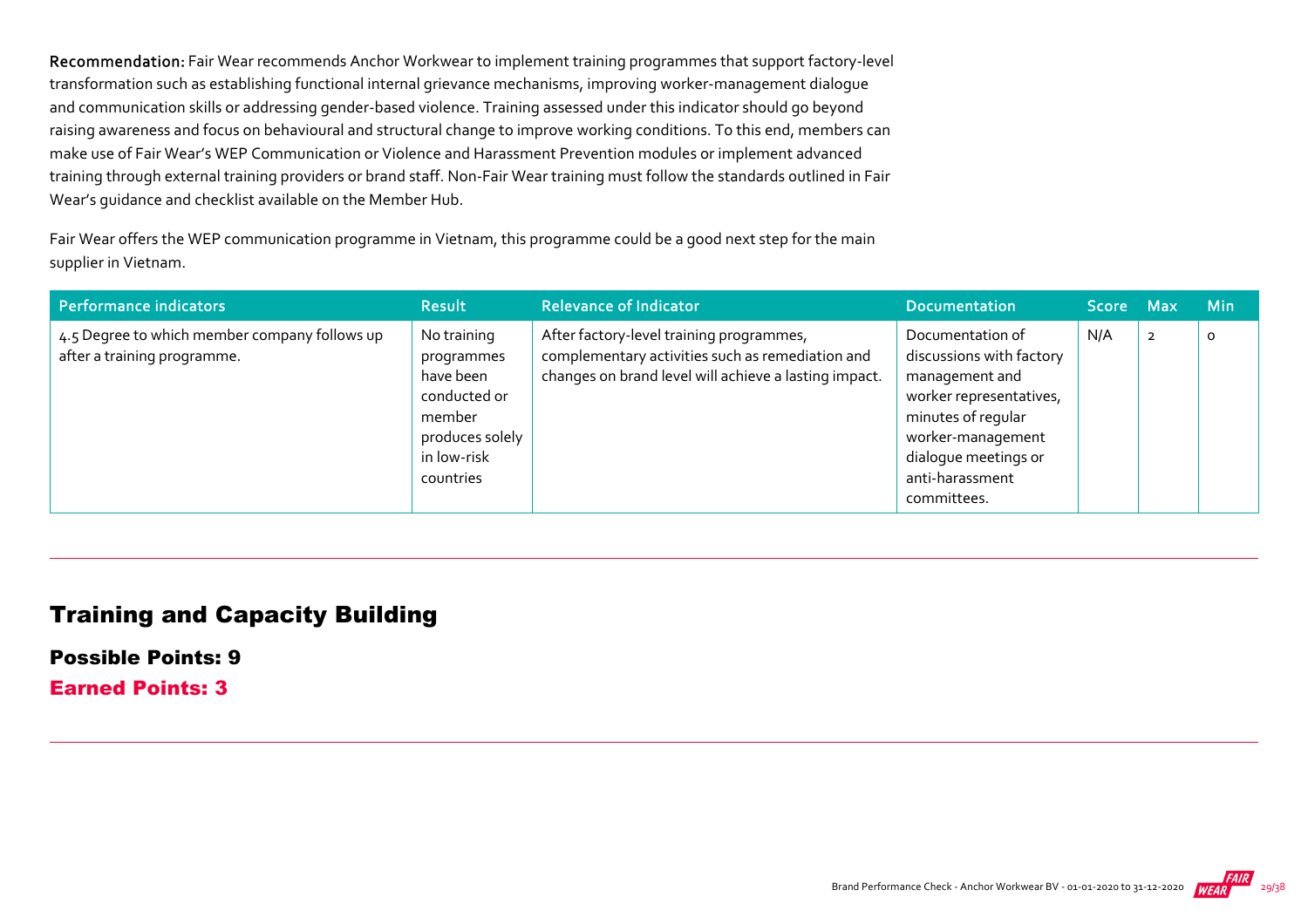#### 5. Information Management

| Performance indicators                                       | <b>Result</b> | <b>Relevance of Indicator</b>                                                                                     | <b>Documentation</b>                                                                                                                                                                                                          | Score Max |   | <b>Min</b> |
|--------------------------------------------------------------|---------------|-------------------------------------------------------------------------------------------------------------------|-------------------------------------------------------------------------------------------------------------------------------------------------------------------------------------------------------------------------------|-----------|---|------------|
| 5.1 Level of effort to identify all production<br>locations. | Intermediate  | Any improvements to supply chains require member<br>companies to first know all of their production<br>locations. | Supplier information<br>provided by member<br>company. Financial<br>records of previous<br>financial year.<br>Documented efforts by<br>member company to<br>update supplier<br>information from its<br>monitoring activities. |           | b | $-2$       |

Comment: Most of Anchor Workwear's production takes place at its own production location in Bulgaria or at the production location in Vietnam where it has 100% leverage. Anchor Workwear knows the capacity minutes and has insight into whether subcontractors need to be used. With its other Vietnamese production location, it has been discussed several times that subcontractors should not be used for Anchor Workwear's production. During production this has been checked and it has been verified that this is not the case.

Recommendation: Fair Wear recommends Anchor to set up an agreement with Vietnamese suppliers stating that outsourcing can only be done prior to orders with explicit agreement from Anchor and only at locations approved by the member.

| Performance indicators                                                                                                              | <b>Result</b> | <b>Relevance of Indicator</b>                                                                                                                                                       | <b>Documentation</b>                                                                                                                   | Score Max | <b>Min</b> |
|-------------------------------------------------------------------------------------------------------------------------------------|---------------|-------------------------------------------------------------------------------------------------------------------------------------------------------------------------------------|----------------------------------------------------------------------------------------------------------------------------------------|-----------|------------|
| 5.2 CSR and other relevant staff actively share<br>information with each other about working<br>conditions at production locations. | Yes           | CSR, purchasing and other staff who interact with<br>suppliers need to be able to share information in<br>order to establish a coherent and effective strategy<br>for improvements. | Internal information<br>system; status CAPs,<br>reports of meetings of<br>purchasing/CSR;<br>systematic way of<br>storing information. |           | $-1$       |

Comment: Anchor Workwear's head of operations and management and its purchasing manager are the ones in direct contact with suppliers and regularly update each other on working conditions at production locations.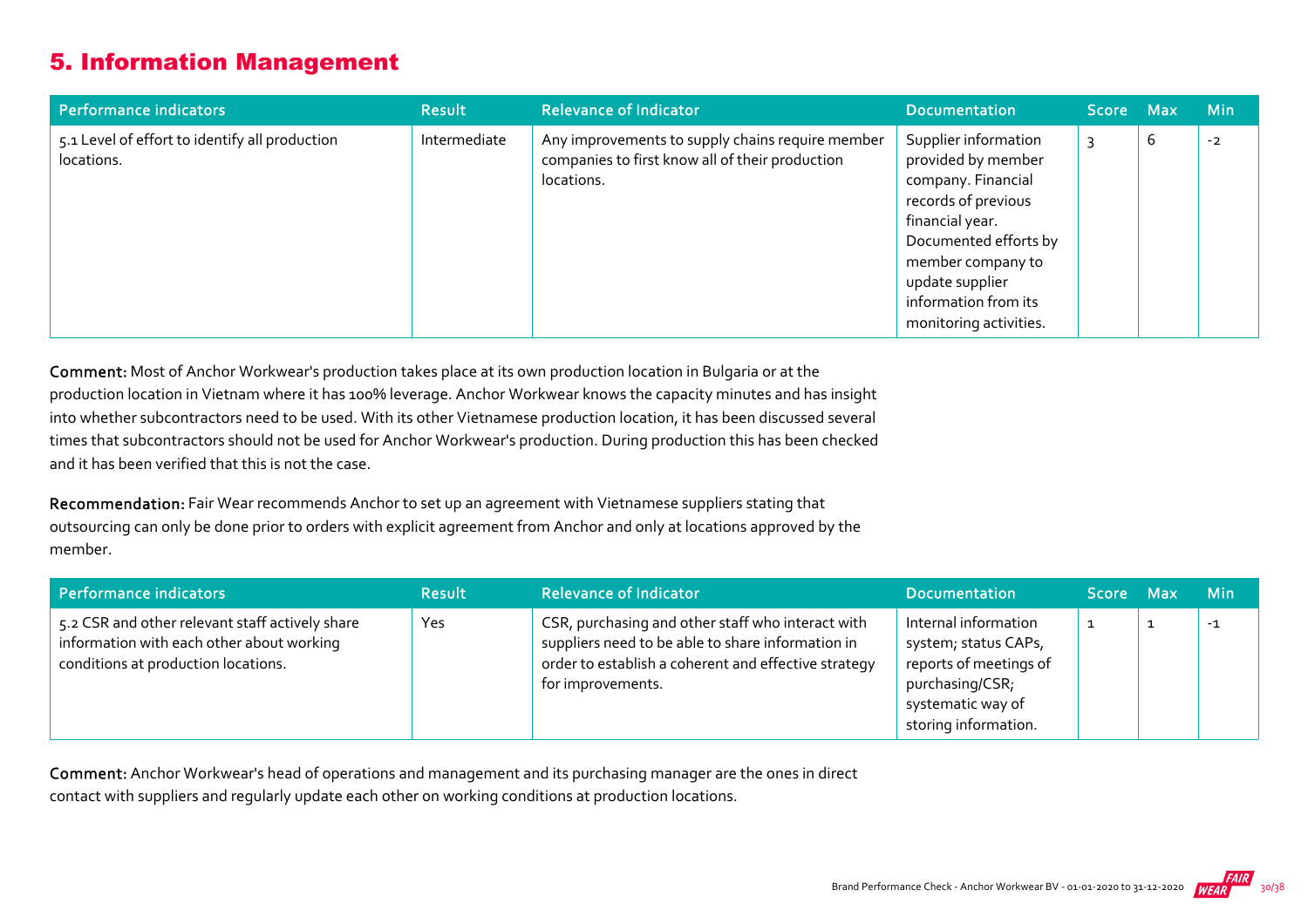## Information Management

Possible Points: 7

Earned Points: 4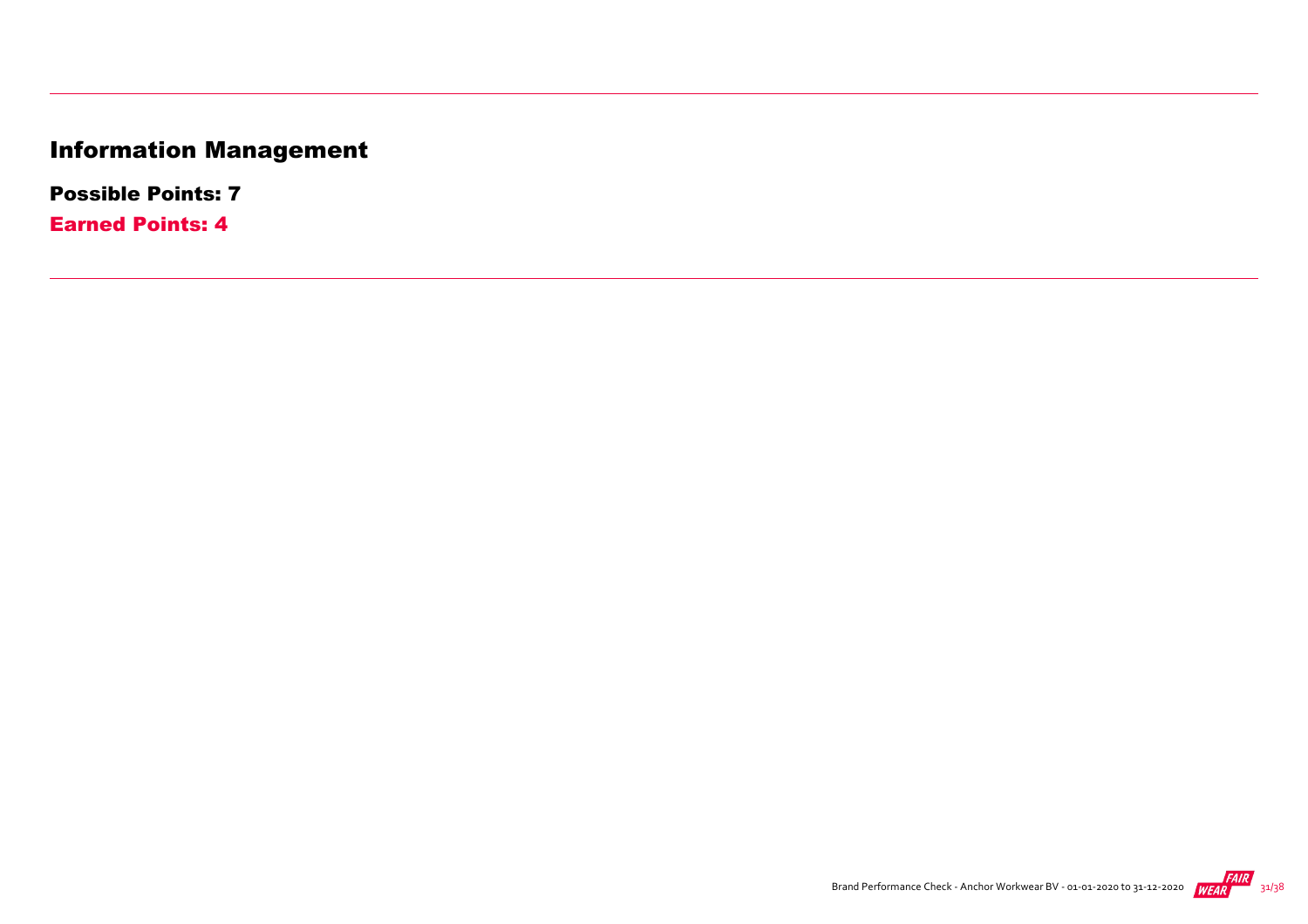#### 6. Transparency

| Performance indicators                                                     | <b>Result</b>                                                                                | <b>Relevance of Indicator</b>                                                                                                                                                                                                                                                                                                                   | <b>Documentation</b>                                                                                                                        | Score Max      | Min |
|----------------------------------------------------------------------------|----------------------------------------------------------------------------------------------|-------------------------------------------------------------------------------------------------------------------------------------------------------------------------------------------------------------------------------------------------------------------------------------------------------------------------------------------------|---------------------------------------------------------------------------------------------------------------------------------------------|----------------|-----|
| 6.1 Degree of member company compliance with<br>FWF Communications Policy. | Minimum<br>communications<br>requirements<br>are met AND no<br>significant<br>problems found | Fair Wear's communications policy exists to ensure<br>transparency for consumers and stakeholders, and<br>to ensure that member communications about Fair<br>Wear are accurate. Members will be held<br>accountable for their own communications as well<br>as the communications behaviour of 3rd-party<br>retailers, resellers and customers. | Fair Wear membership<br>is communicated on<br>member's website;<br>other communications<br>in line with Fair Wear<br>communications policy. | $\overline{2}$ | -3  |

Comment: Anchor Workwear communicates about Fair Wear on its website and the logo is included in the email signature of its employees.

| Performance indicators                                          | <b>Result</b>                                                                                                                   | <b>Relevance of Indicator</b>                                                                                                     | <b>Documentation</b>                                                                                                                             | Score Max |                | <b>Min</b> |
|-----------------------------------------------------------------|---------------------------------------------------------------------------------------------------------------------------------|-----------------------------------------------------------------------------------------------------------------------------------|--------------------------------------------------------------------------------------------------------------------------------------------------|-----------|----------------|------------|
| 6.2 Member company engages in advanced<br>reporting activities. | Published<br>Brand<br>Performance<br>Checks, audit<br>reports, and/or<br>other efforts<br>lead to<br>increased<br>transparency. | Good reporting by members helps to ensure the<br>transparency of Fair Wear's work and shares best<br>practices with the industry. | Member company<br>publishes one or more of<br>the following on their<br>website: Brand<br>Performance Check,<br>Audit Reports, Supplier<br>List. |           | $\overline{2}$ | $\circ$    |

Comment: Anchor Workwear's Brand Performance Check is published on the website.

| Performance indicators                                                                 | <b>Result</b>                                                                                      | <b>Relevance of Indicator</b>                                                                                                                                                                                                                           | <b>Documentation</b>                                                       | ا Score Max    |   | <b>Min</b> |
|----------------------------------------------------------------------------------------|----------------------------------------------------------------------------------------------------|---------------------------------------------------------------------------------------------------------------------------------------------------------------------------------------------------------------------------------------------------------|----------------------------------------------------------------------------|----------------|---|------------|
| 6.3 Social Report is submitted to FWF and is<br>published on member company's website. | Complete and<br>accurate report<br>submitted to<br>FWF AND<br>published on<br>member's<br>website. | The social report is an important tool for members to<br>transparently share their efforts with stakeholders.<br>Member companies should not make any claims in<br>their social report that do not correspond with Fair<br>Wear's communication policy. | Social report that is in<br>line with Fair Wear's<br>communication policy. | $\overline{2}$ | 2 | $-1$       |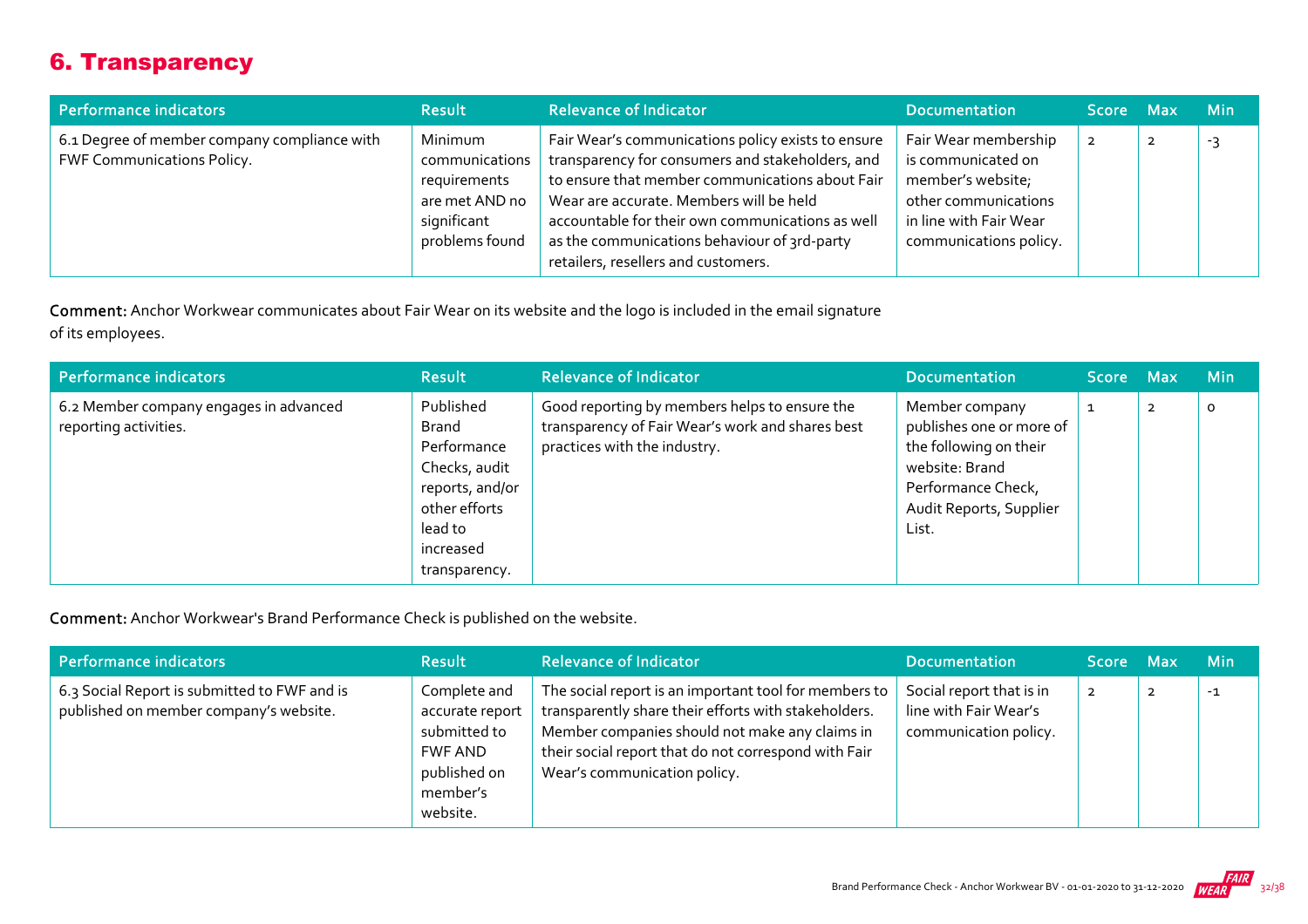#### **Transparency**

Possible Points: 6

Earned Points: 5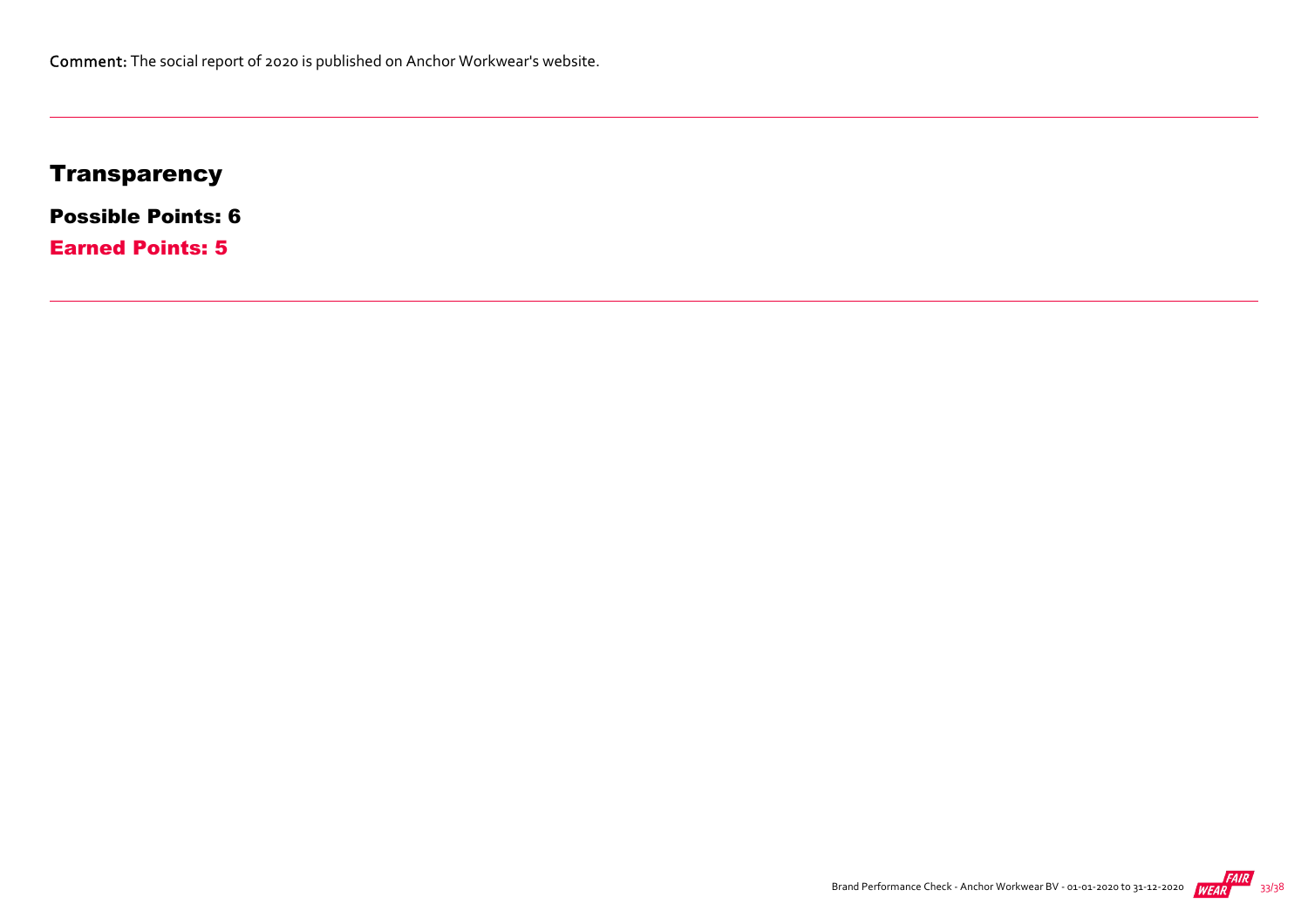#### 7. Evaluation

| Performance indicators                                                                               | <b>Result</b> | <b>Relevance of Indicator</b>                                                                                                         | <b>Documentation</b>                                       | <b>Score</b> | - Max | - Min   |
|------------------------------------------------------------------------------------------------------|---------------|---------------------------------------------------------------------------------------------------------------------------------------|------------------------------------------------------------|--------------|-------|---------|
| 7.1 Systemic annual evaluation of FWF membership<br>is conducted with involvement of top management. | Yes           | An annual evaluation involving top management<br>ensures that Fair Wear policies are integrated into<br>the structure of the company. | Meeting minutes, verbal<br>reporting, Powerpoints,<br>etc. |              |       | $\circ$ |

Comment: Top management is responsible for Fair Wear membership. Results of the Brand Performance Check, audits, complaints are discussed by the management team. The reasons for becoming a Fair Wear member were to show external verification of Anchor Workwear's efforts to improve labour conditions.

| Performance indicators                                                                                                           | <b>Result</b> | <b>Relevance of Indicator</b>                                                                                                                                                                                                               | <b>Documentation</b>                                                                                                                          | Score Max | <b>Min</b> |
|----------------------------------------------------------------------------------------------------------------------------------|---------------|---------------------------------------------------------------------------------------------------------------------------------------------------------------------------------------------------------------------------------------------|-----------------------------------------------------------------------------------------------------------------------------------------------|-----------|------------|
| 7.2 Level of action/progress made on required<br>changes from previous Brand Performance Check<br>implemented by member company. | о%            | In each Brand Performance Check report, Fair Wear<br>may include requirements for changes to<br>management practices. Progress on achieving these<br>requirements is an important part of Fair Wear<br>membership and its process approach. | Member company<br>should show<br>documentation related<br>to the specific<br>requirements made in<br>the previous Brand<br>Performance Check. | $-2$      | $-2$       |

Comment: There were two requirements related to indicators 1.11 and 1.5 relevant to 2020. Both of these requirements were not followed up by Anchor Workwear. The brand did not agree with the need to improve as mentioned in these requirements.

Requirement: It is required to work towards remediation of previous requirements from the last Brand Performance Check. Further engagement needs to be taken with regard to the following requirements mentioned in the last Brand Performance Check.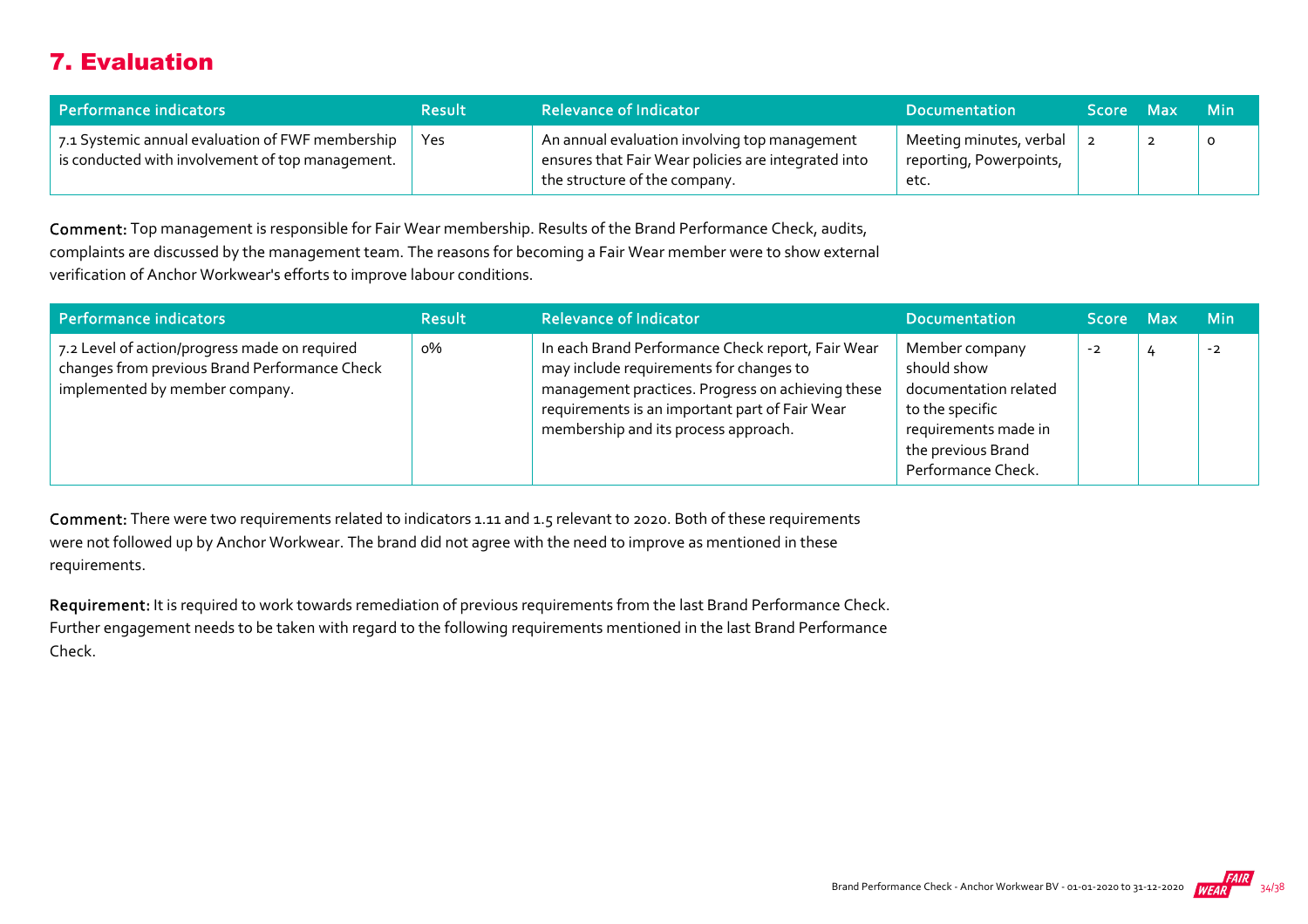#### Evaluation

Possible Points: 6

Earned Points: 0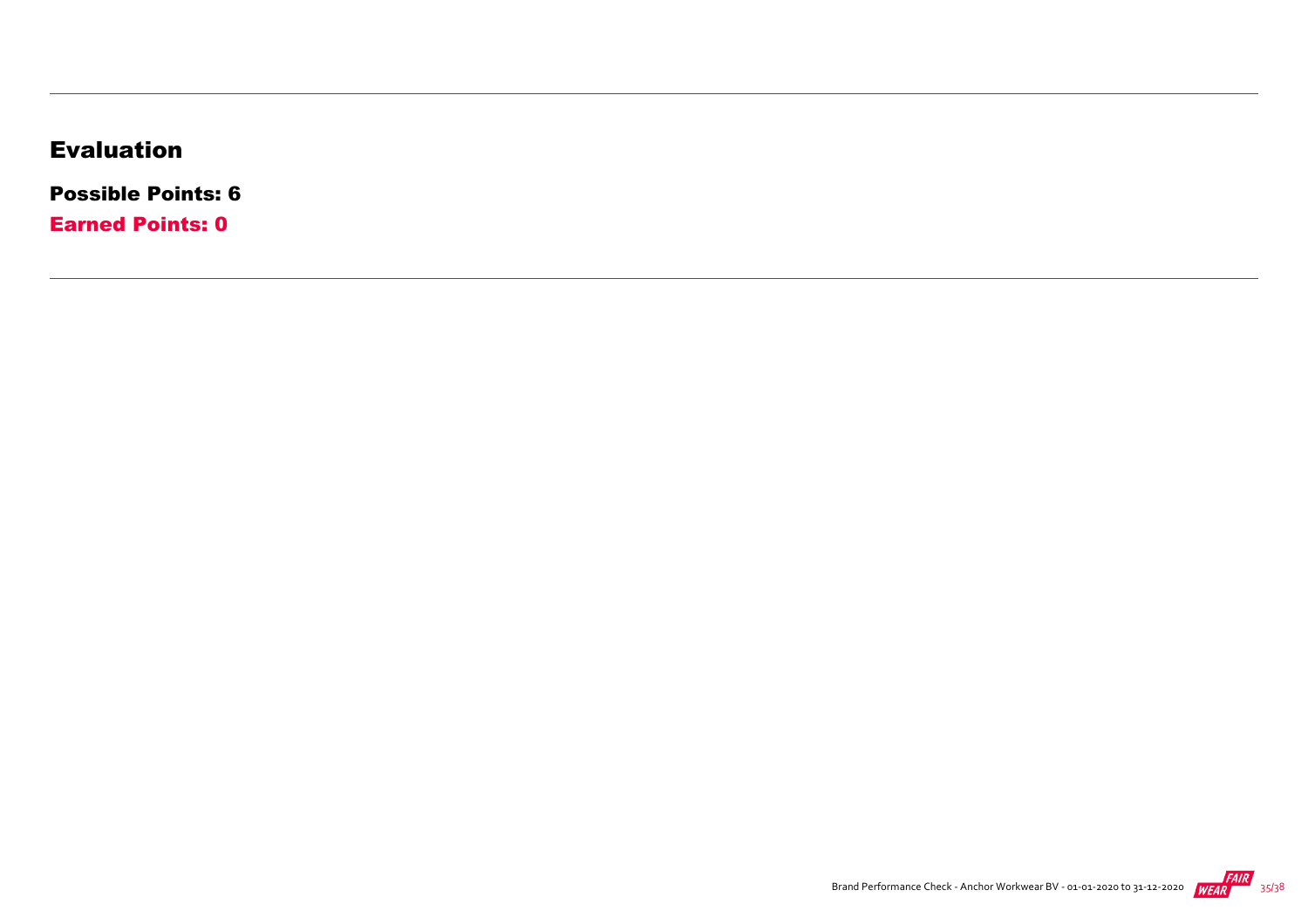#### Recommendations to Fair Wear

Anchor Workwear feels that the process of performance checking is inefficient and bureaucratic. As the performance checker of Fair Wear differs each year, it's not seen as an efficient process. Anchor Workwear would like Fair Wear to recognise the differences of its company better to fit with its way of working and addressing labour issues.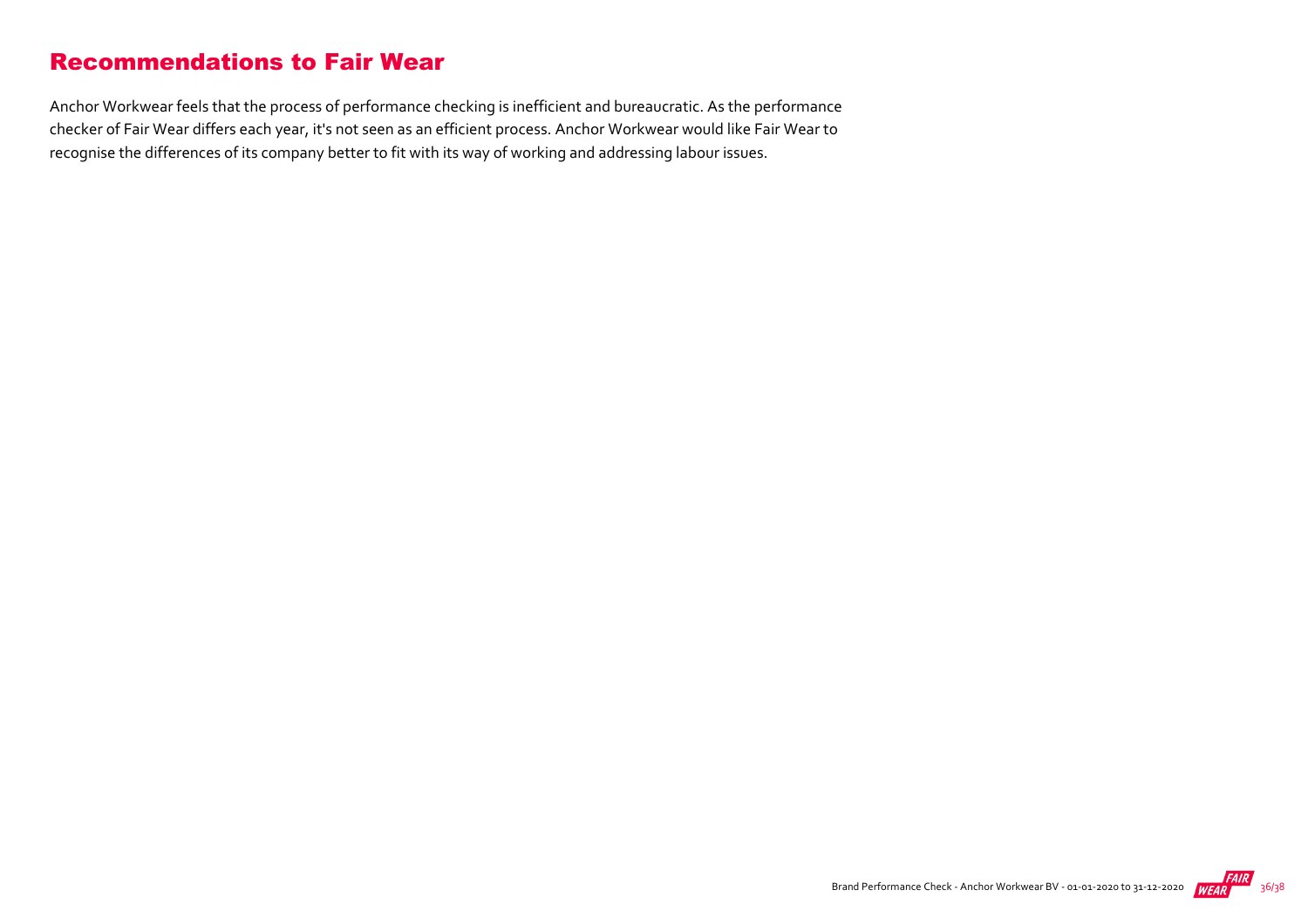#### Scoring Overview

53

| Category                              | <b>Earned</b> | Possible |
|---------------------------------------|---------------|----------|
| <b>Purchasing Practices</b>           | 28            | 46       |
| Monitoring and Remediation            | 10            | 25       |
| <b>Complaints Handling</b>            |               | 9        |
| <b>Training and Capacity Building</b> |               | Q        |
| <b>Information Management</b>         |               |          |
| Transparency                          |               | b        |
| Evaluation                            | $\Omega$      | ь        |
| Totals:                               | 57            | 108      |

Benchmarking Score (earned points divided by possible points)

Performance Benchmarking Category Good